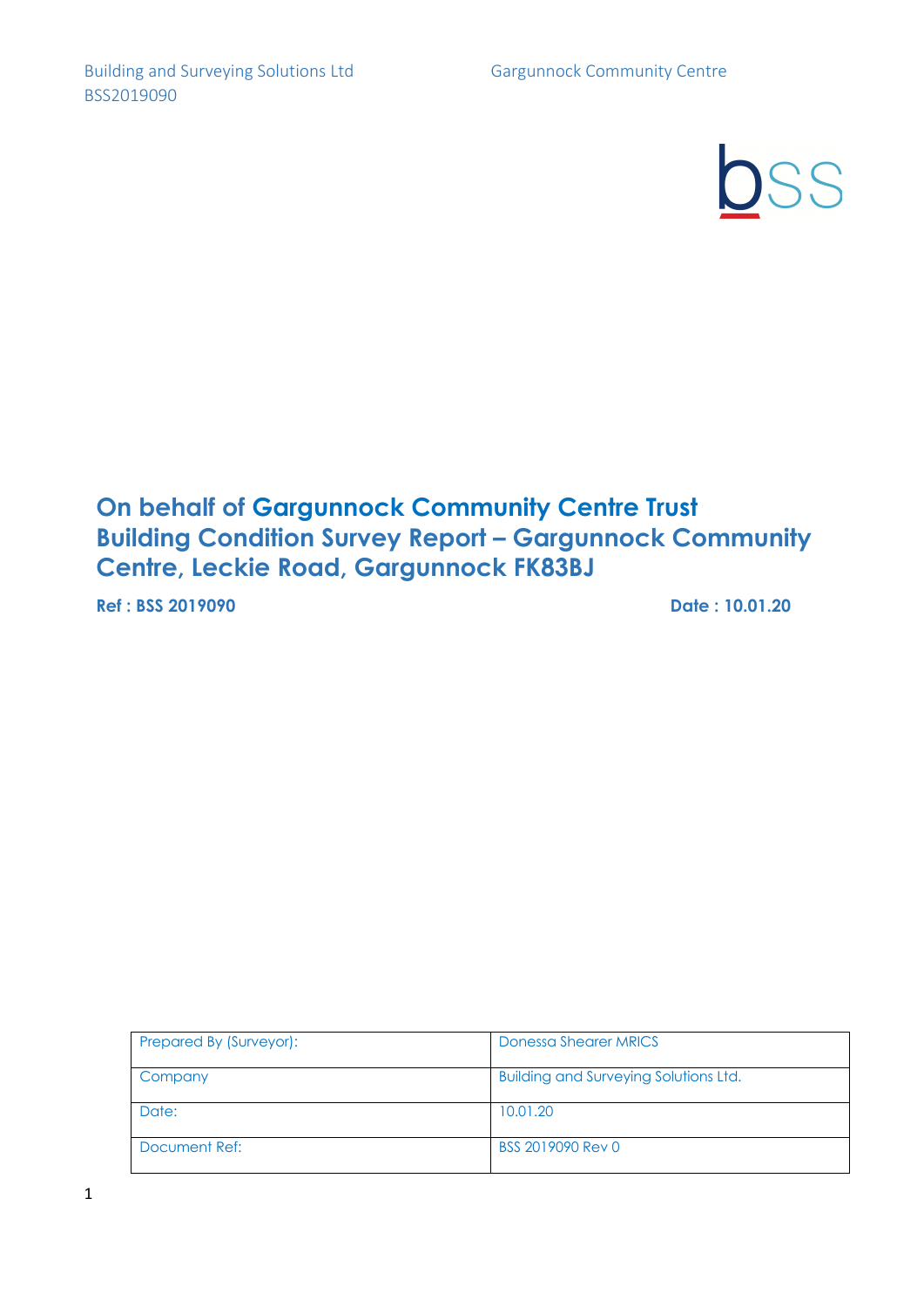## **INDEX**

- *1.0 Introduction*
- *2.0 Brief Description*
- *3.0 Condition of Repair and Recommendations*
	- *3.1 Roof, Chimneys and Flashings*
	- *3.2 External Walls & Rainwater Goods*
	- *3.3 External Doors & Windows*
	- *3.4 External Services & Other Fixings*
	- *3.5 Hard Landscaping & Boundary areas*
	- *3.6 Internal Floors*
	- *3.7 Internal Walls*
	- *3.8 Ceilings*
	- *3.9 Internal Doors*
	- *3.10 Internal Fittings*
	- *3.11 Mechanical Services*
	- *3.12 Electrical Services*
	- *3.13 Roof Void*
- *4.0 Statutory Issues*
- *5.0 Deleterious Materials*
- *6.0 Energy Performance*
- *7.0 Summary*

### *Appendices*

*Appendix A – Photographs*

*Appendix B - Limitations*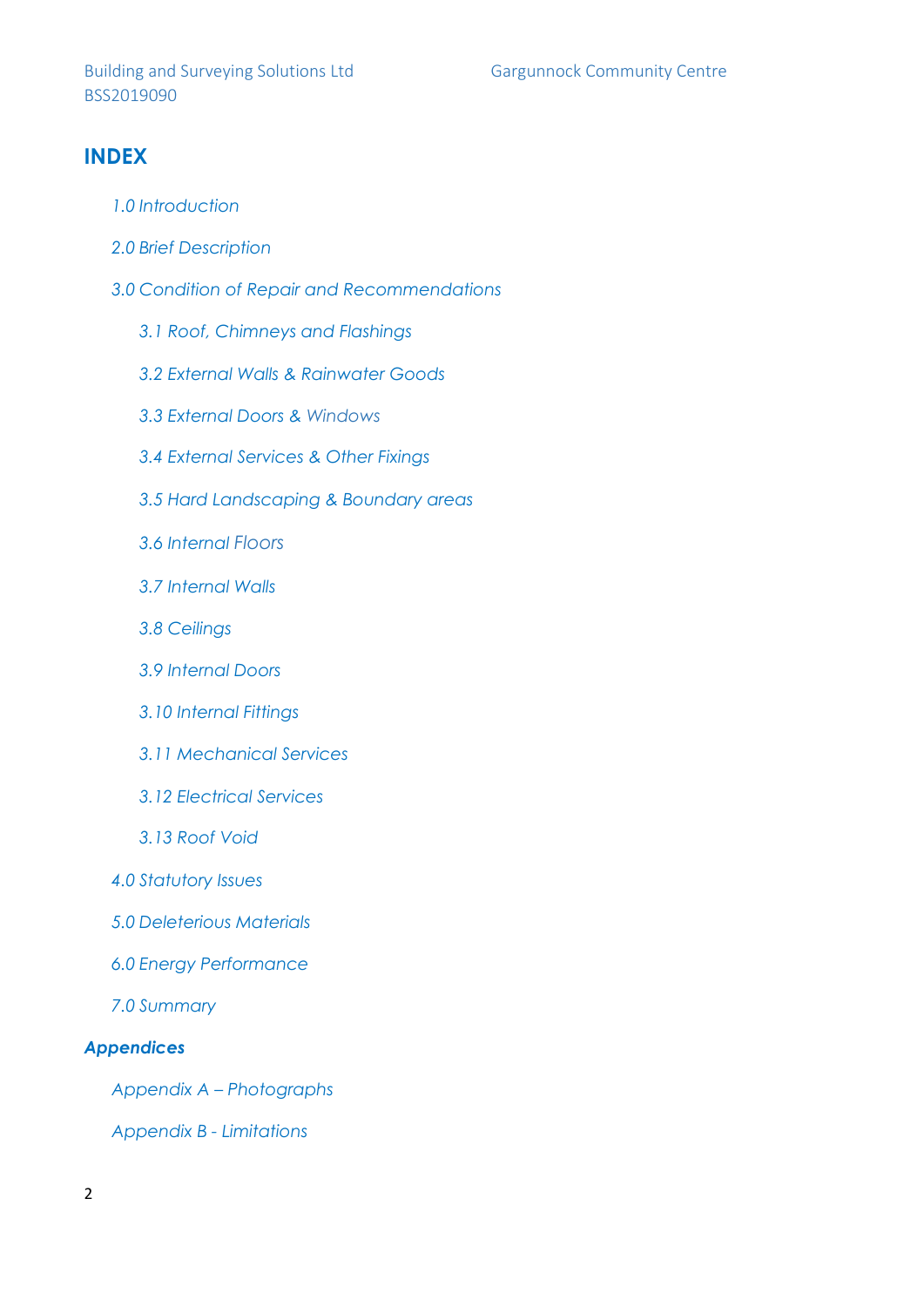### **1.0 Introduction**

In accordance with the instructions of Gargunnock Community Centre Trust, Building and Surveying Solutions Ltd (BSS Ltd.) have undertaken a building condition survey of the property known as Gargunnock Community Centre, which encompasses the main Community Centre Building and the separate Day Centre building. The survey was undertaken on 10.01.20.

The weather conditions at the time of the inspection was extremely cold, windy and mainly dry with some intermittent light rain.

For the purposes of the survey descriptions, the front elevation of the building onto Leckie Road is taken to face due East.

The purpose of the survey was to advise on the condition of the building, identify any defects and provide recommendations, on repair and maintenance.

This report provides a brief description of the property, followed by a more detailed commentary on its condition of repair, and recommendations on rectifying defects, or further investigation which may be required in order to better define the defect, and take repair action.

This Condition Report should be read in conjunction with the separate spreadsheet document detailing future repair and main component replacements.

As detailed within the terms of appointment, the survey is a visual non-disruptive survey, and there was no testing of mechanical and electrical services, or testing or opening up of building fabric materials (flooring/wall linings etc). We draw attention to the limitations section of this report.

The buildings are in almost daily use but were unoccupied (except first floor office) on day of inspection. There were stored items and furniture in first floor rooms, stores and day centre.

Internal roof voids had limited safe access, and the main building roof voids were inspected from accessible hatches within first floor store of main building, and within store off main hall (albeit the access above the hall was limited due to the combination of restricted height and joists concealed under insulation layers). The ceiling hatch in wets hall is inaccessible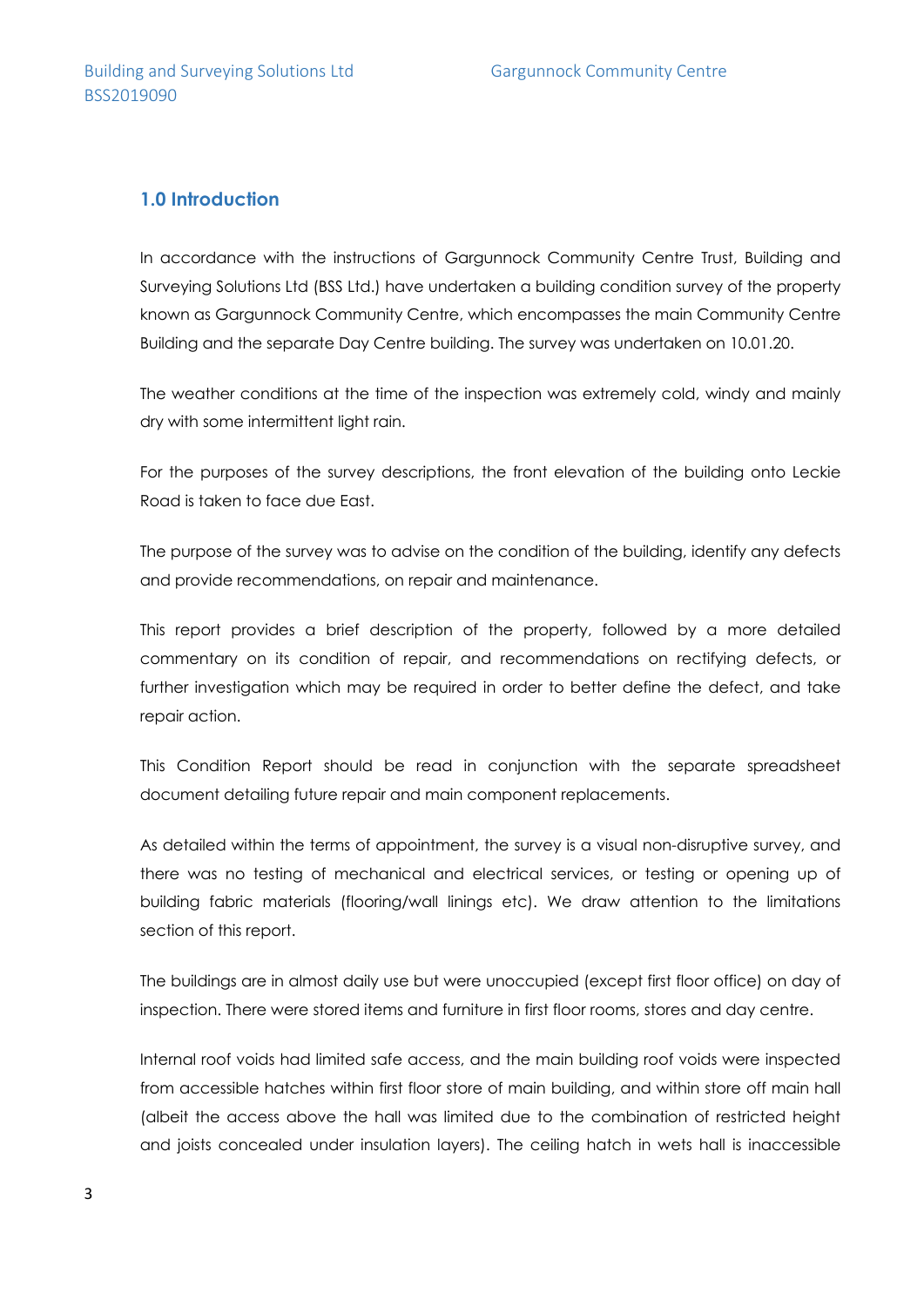from standard surveyor's ladders. The Day Centre roof was inspected from the accessible hatch inside the external store (newer part of the roof). The small apex roof void in the original part of the building was inaccessible.

External pitched roofs were inspected from ground level, from flat roofs, and some eaves were accessible from tops of ladders. The flat roof areas were accessible and externally inspected.

The main building was constructed in sections in the early 1800's, and the Day Centre around early 1900's. Extensions were added to both buildings around 2012. In addition there have been a number of improvements including new boiler, part services replacements, and new toilet and kitchen fittings, plus partial internal wall insulation upgrades to main building front end.

There were no significant known/ existing defects highlighted by client prior to survey, excepting highlighting some fire damage that occurred to south elevation gable are, but this was minor and historic have occurred over more than 20 years ago.

We were provided with the following information:

- Plans and selective construction details of the extensions and insulation improvements, which includes general outline building plans.
- Fire assessment and action plan.
- Some running costs.

The available drawings are not full 'construction' drawings or accurate 'as built' drawings. The layout and some of the materials shown on drawings are different to those on site. The plans are therefore taken as a general guide only.

The building manual left on site was checked briefly during survey. It contained some drawings which we understand were the same as emailed to us and therefore were not rechecked as we would have had to remove the manual form site to do so. The manual contained some electrical test sheets, electrical certificate and fire alarm certificate, Building warrant reference number and approval cover note, and some basic and limited product information for a few of the building components (chiefly flat roof membrane, and the theatre curtain). The manual has been assembled ad hoc and cannot be accurately tied to particular parts of the buildings. We are unsure if it was intended to be for the extensions only. There was little of the typical product and maintenance information, and health and safety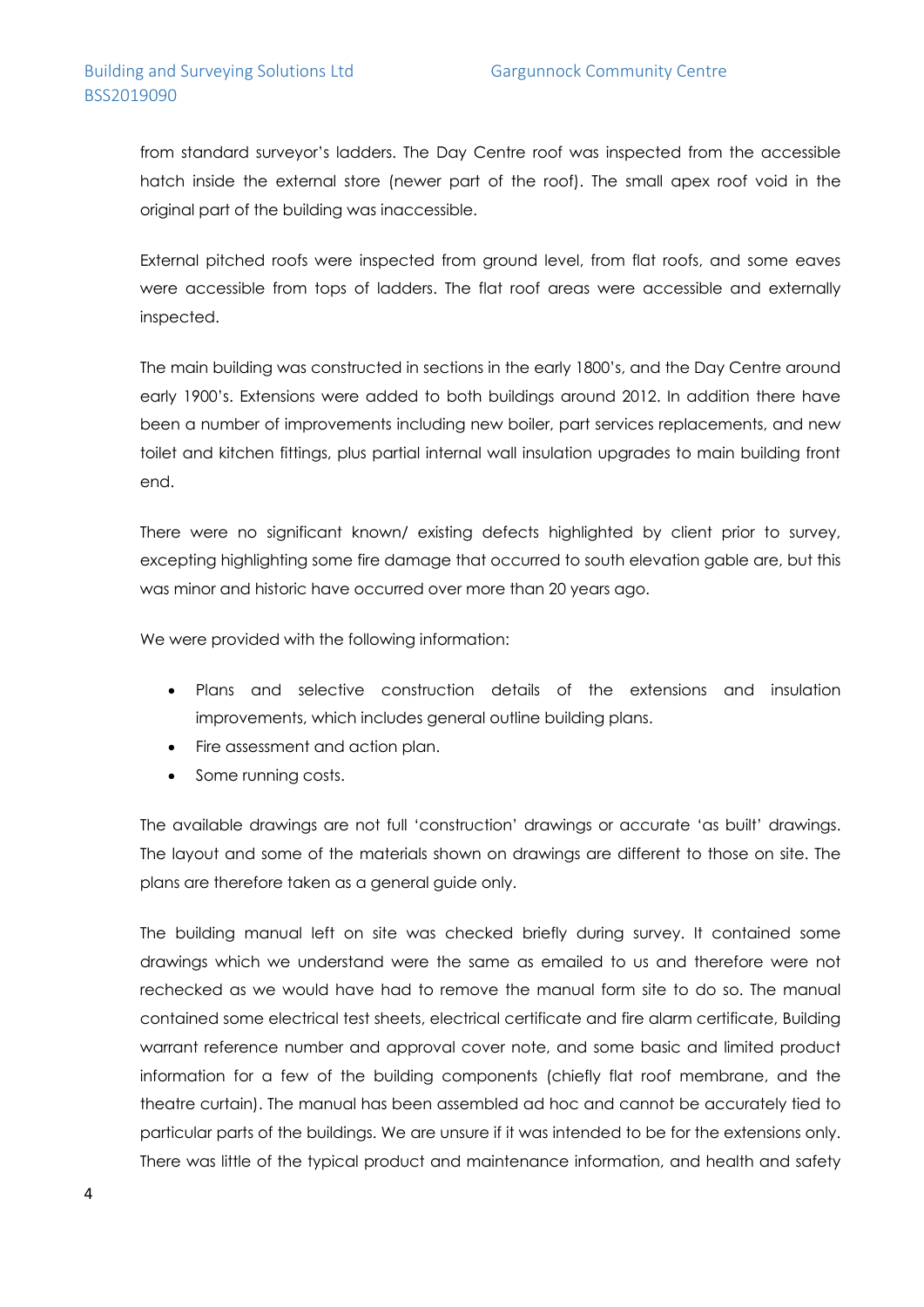information (including a Health and safety File) relating to future maintenance, that we would expect to be present.

Some photographs have been included within this report to aid with the general understanding of the text, but these are not intended to illustrate every single defect identified herein.

Where references given to short, medium and long-term they generally refer as follows:

Short term - next 1 or 2 years.

Medium term – next 3-7 years

Long term 7-10 years.

### **2.0 Brief Description**

The Main Building comprises the halls plus two storey accommodation section. It is constructed in solid dressed stonework, with timber framed pitched slated roof and timber framed floors. Windows are double glazed upvc. Internal walls to the hall are lined in plasterboard and the lower 1m in durable plasterboard / or possibly sound absorbing linings. Internal walls to the front two storey accommodation are part original masonry plastered walls, with some plasterboard linings to external walls. We understand most of the internal face of external walls have been framed out insulated and lined in plasterboard.

The Main Building extension was formed in concrete floor slab, cavity masonry external walls, and double glazing, timber framed flat roof with single ply polymer felt covering and some proprietary roof lights. Internal walls are plasterboard lined.

The Day Centre building is formed in traditional masonry with roughcast finish, lined internally in timber and plaster/boarded linings, and timber framed floors. The roof is a timber framed pitched slated roof. Windows are double glazed upvc.

The Day Centre extension was formed in concrete floor slab, with cavity masonry external walls, and double glazing, part clad in timber cladding and part roughcast.

There are extension stores to both buildings formed in concrete blockwork walls with timber cladding, concrete floors, timber framed pitched and flat roofs without insulation, and these stores do not have internal linings or finishes.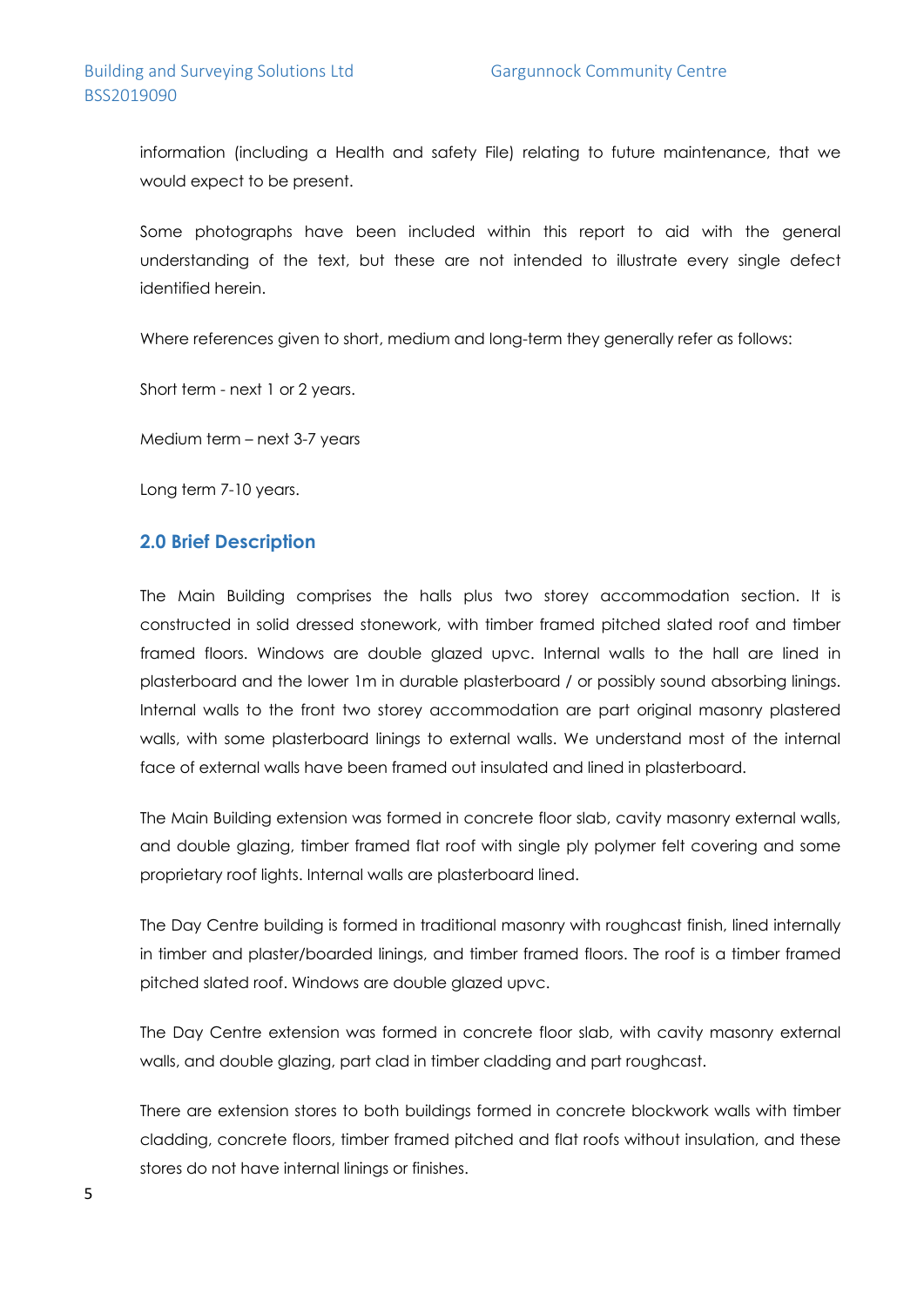A new biomass boiler was provided when the extensions were formed and this serves a central heating system within both buildings. This has been supplemented with electrical wall mounted panel heaters and portable electrical convector heaters within the upper floor of the main building. This also appears to provide hot water to toilets. A separate hot water heater supplies the main building kitchen.

The original double height main halls are provided with limited mechanical ventilation within ceiling void, serving ceiling grilles taken to roof cowls through west slate roof pitch. Toilets and kitchens have mechanical extract ventilation, and other rooms are naturally ventilated.

Lighting to the halls comprises suspended strips, and wall uplighters to original building and some recessed downlights within extension, and lighting to the smaller spaces is a mix of single ceiling bulbs.

There are distribution boards serving the main building located in the entrance hall, and a smaller one in first floor store cupboard. There is a separate board within the Day Centre.

A fire alarm panel is located within the Main Building entrance hall, and serves the Main Building only.

Note the small external sheds/stores are excluded from the report.

### **3.0 Condition of Repair and Recommendations**

### 3.1 Roofs, Chimneys, and Flashings

### 3.1.1 Main Building – Original Roofs and Chimneys

#### Pitched Slate Roofs

The slate roof covering is dated, but the slating appears mostly intact, and there has been some replacement and redressing of flashings. We understand the roof is checked over periodically by a roofer, and isolated slate repairs are undertaken on a reactive basis, otherwise no significant reroofing work has been undertaken to the original roofs.

It appears that when the extension was added some roof vents were installed. We understand any work to slates around these was localised patching, and there has been no large scale reroofing.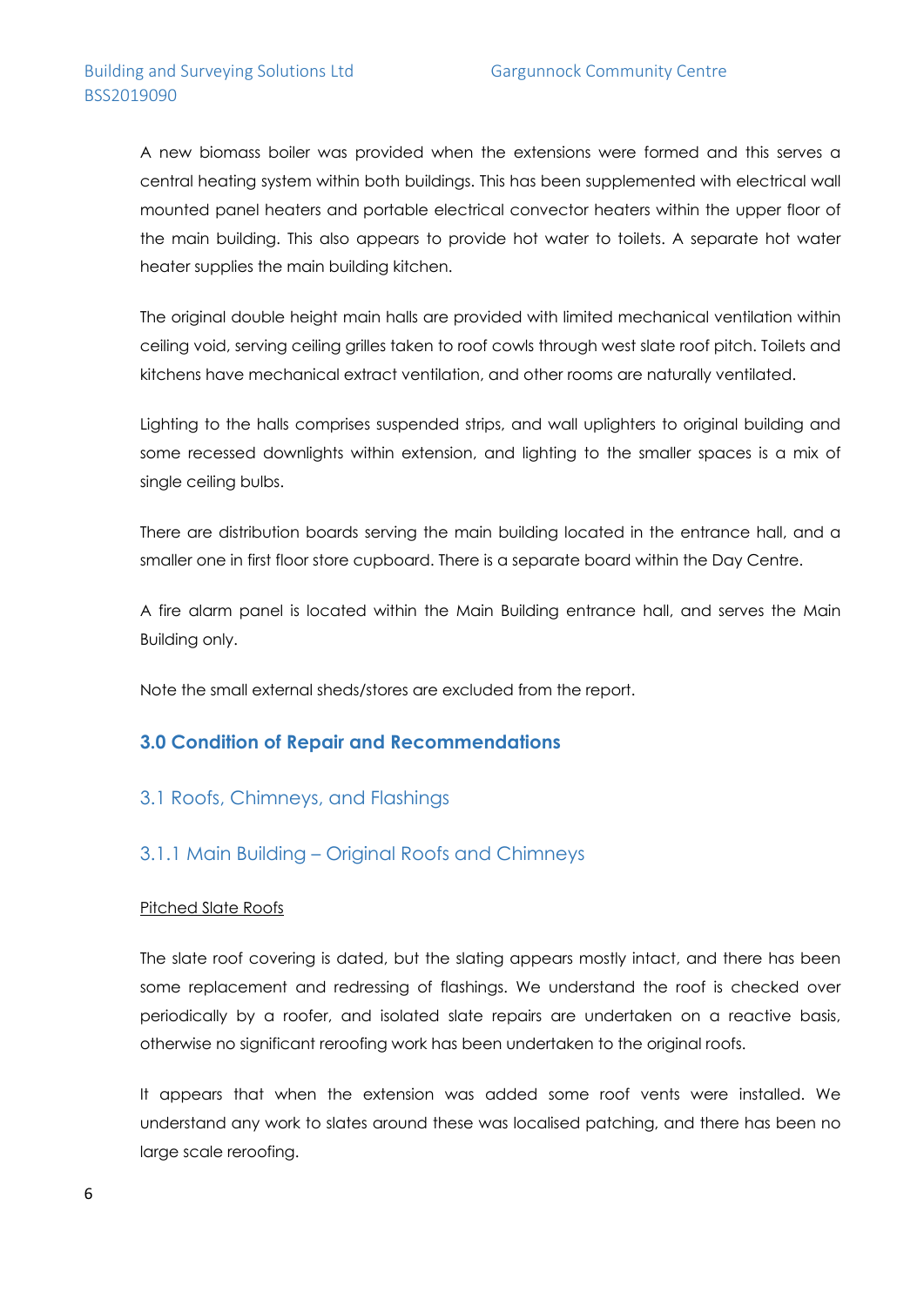Whilst it is good that the roof is getting regular attention, these repairs do not address longer term maintenance, nor more significant issues /defects. There are a number of slipped, split or damaged slates, and closer inspection of accessible low level areas show a number of poorly fixed / secured slates, failing nail fixings, and worn and missing underfelt.

The only way to tell the exact condition of roof components is to open up parts of the slates, which means the roofer will have more knowledge of specific parts; some further investigations may be required to give a full picture, and altogether this will determine how best to phase reroofing works. For reporting purposes we have include substantial reroofing works long term.

There has been some movement and deflection in roof timbers either side of the front /east elevation dormer windows, around chimneys and original roof light, and slight undulation on north pitch etc. The deflection has probably been present for many years. In the short term we recommend checking the timbers for any weak connections or rot, and if necessary undertake any short term repair to ensure there is no further movement. If possible coordinate repairs to the roof timbers with the external roofing works.

The rear /west most parts of the roof are part overshadowed by trees and have heavy moss build up, which can be detrimental to slate, flat roof felt, and stonework in long term if left in place. Note that any removal should be done very carefully, to avoid the high risk of damage.

#### Roof lights to Pitched roofs

There is a new double glazed velux skylight to the kitchen which is in good condition. There is an original old cast iron skylight to the upper floor hall which is corroded and in poor condition, and should be removed/replaced/ overhauled, when repairing roof.

#### Flashings

Flashings have been part replaced and redressed in areas. Whilst most appear in fair condition and free of obvious corrosion, splits etc. closer examination and lifting of older sections of flashing may reveal defects e.g. corrosion on underside.

Some ridge fixings need secured, and pointing around upstands at raggle joints is deteriorated, and some sections may need replaced , e.g. around chimneys etc. It is likely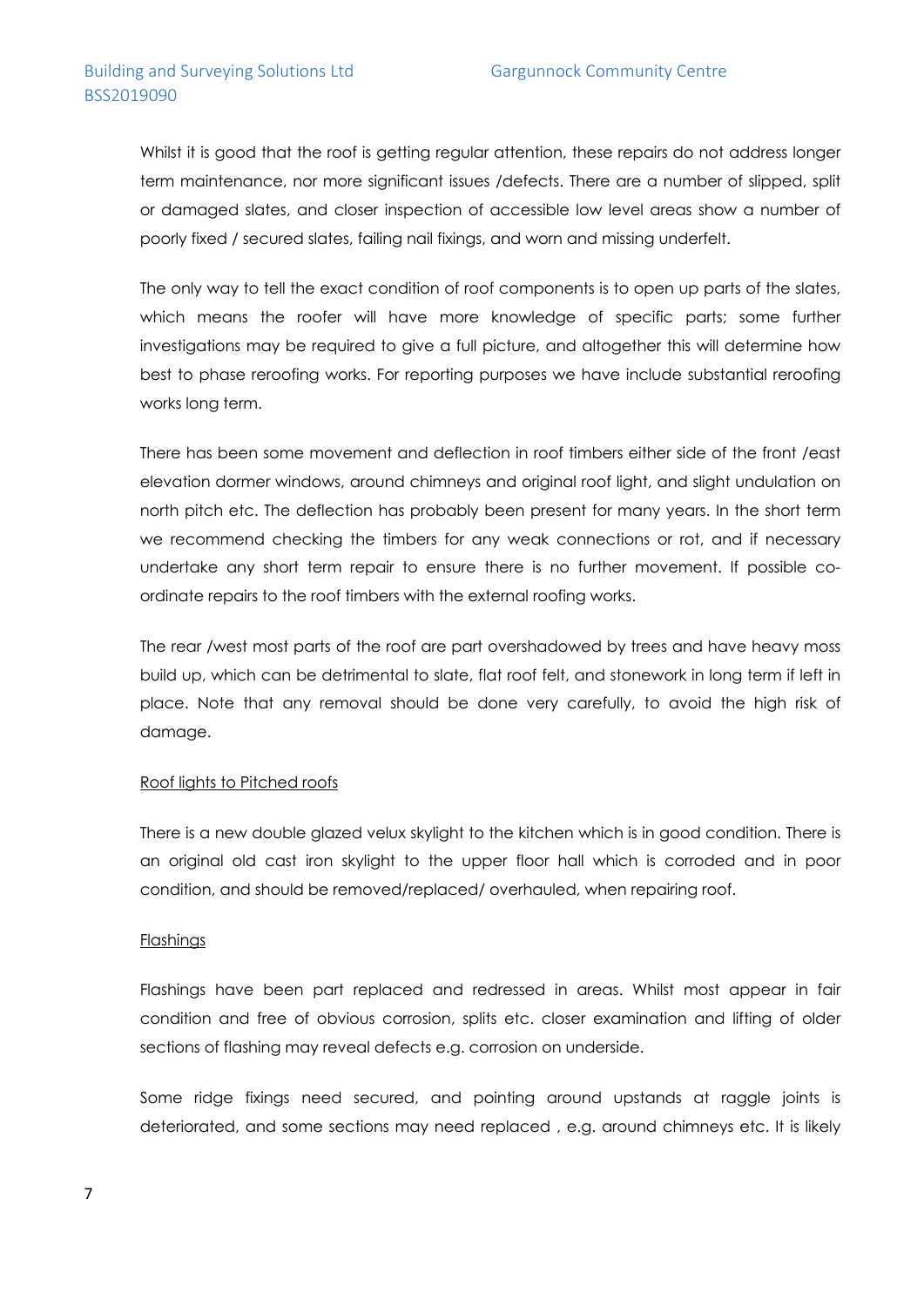that partial replacement, and redressing will be required, and should be co-ordinated with other roof works.

The valley gutter sections draining onto the extension are badly dressed around base. There appears to have been a problem with water ingress through one valley gutter section (with damp patches evident internally over the fire door between halls). We do not know if this is historic as the damp patch appears to be dried out inside, and there has been some sealant repair around the base of the gutter flashing. The sealant repair is not a good substitute for a proper repair, which would involve stripping and reforming the gutter flashing, and this may still be a weak spot.

The flashings should be lifted and closely checked, and if corroded/ thinning/ holed / split / or too short in areas, then they should be replaced, otherwise it may be possible to redress them.

There is water staining within the hall ceiling around a downpipe, which seems to align with the pipe penetration position in the roof. The lead flashing around the pipe penetration will need replaced or redressed, if this is ongoing.

In the few areas where it was possible to check we note that the underfelt is missing, or deteriorated in others. This is with the exception of some localised parts which have been replaced with new felt .e.g. around roof vents. Whilst the slate sheds most of the water, underfelt works with the slate and provides an essential second defence to reduce water ingress risk.

#### External timbers

External timbers to soffits, and facsias are weathered and paintwork is worn, Some of the more exposed sections are likely to be rotted and may need timber repairs, or sections replaced before repainting. The front elevation corners and decorative finial over the entrance door appear to be most vulnerable. When dealing with rotted sections, note that decorative and awkward details are usually best repaired tin suitable specialist timber compound, and larger flat areas are probably more economical to replace.

The timber box projections eaves soffit detail around front door and corners, allows water to sit on the horizontal surfaces and the timbers are more vulnerable to rotting. It may be worth improving the detail, or adding a small flashing or more robust lining or similar to top surface.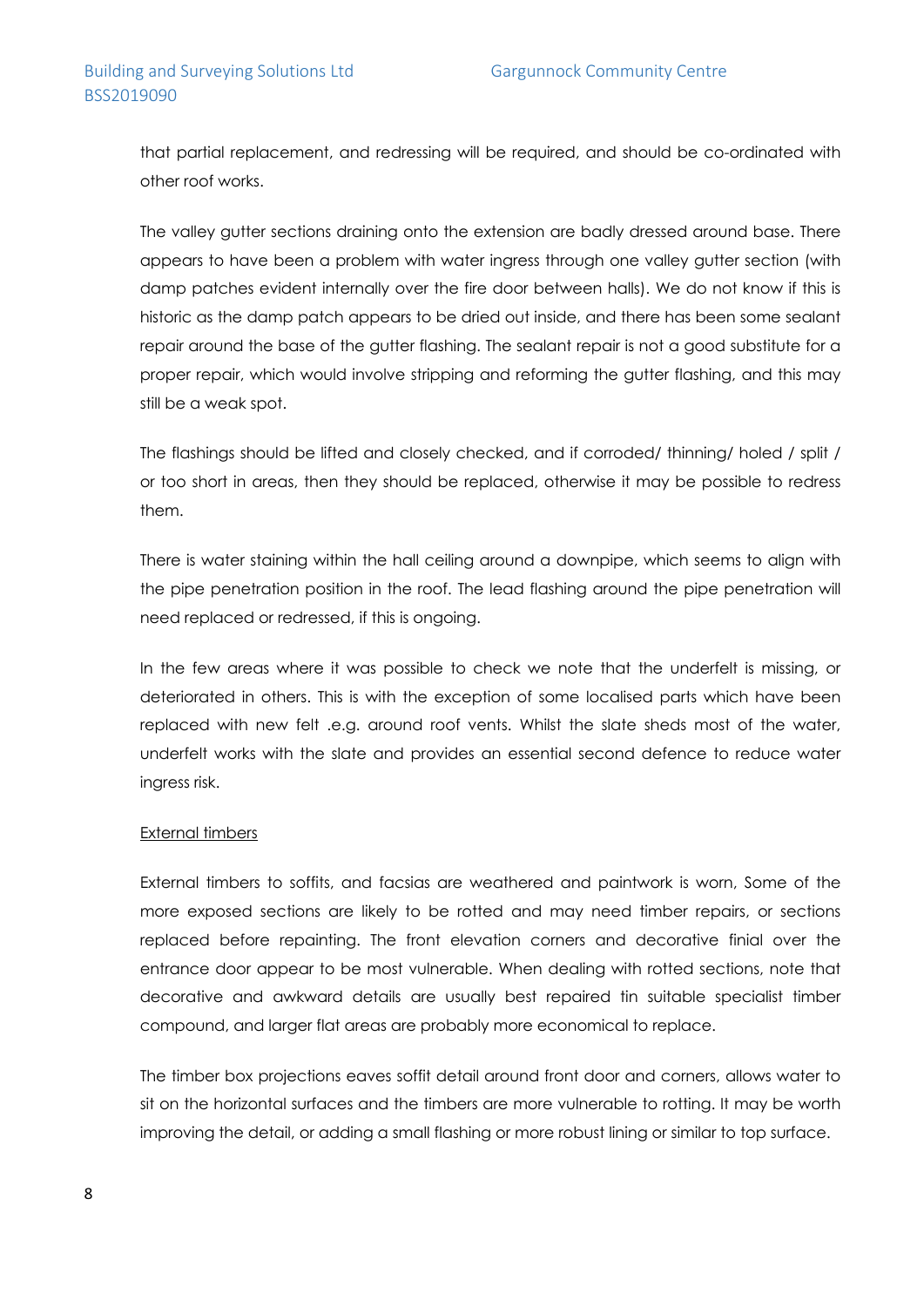### Building and Surveying Solutions Ltd Gargunnock Community Centre BSS2019090

Timber cladding to dormers is part rotted. It would be best to co-ordinate repair and replacement with the gutter repairs to dormer flanks.

There are some small holes in timber soffits and small gaps between soffit and stone wall that would be best infilled to deter vermin entry into roof voids.

#### **Chimneys**

There are three stone chimneys, all of which are redundant. The one on South elevation is cracked through the stones and cope and needs repair. The others have some lesser cracking.

Generally the stonework to chimneys appears mainly intact but there is some spalling to most exposed areas, and pointing is deteriorated in most areas. Concrete haunching to pots is dated and cracked, and whilst it was not possible to inspect the copes and pots at close range, they are dated and likely to need repairs when undertaking more significant reroofing works.

All chimneys should be vented at the top via the cowls or pots and at the base of the chimney breast within the building via wall vents, to prevent moisture build up within flues etc. the chimneys are not currently fully vented, and we comment further below under internal walls.

#### Other Comment on Pitched Roofs

Due to the nature of the pitched roof void, and the roof insulation and limited void access it is highly likely that other areas of water ingress have occurred within the roof voids, but which have been absorbed and not fully seeped through to internal linings. Whilst it is possible to keep repairing isolated patches of slates, it does not address the underlying issue with lack of felt, dated flashings, and deteriorating fixings etc., and it is usually more economical long term to reroof sections, and the longer a roof is left the more risk of further water ingress and rot.

### 3.1.2 Main Building – Extension Roof

The flat roof extension is finished with a proprietary single ply polymer type felt, which appears to be laid on ridged insulation boards. It drains to two downpipe outlets. Note the main roof south pitch now also drains to the flat roof since extension added. So the flat roof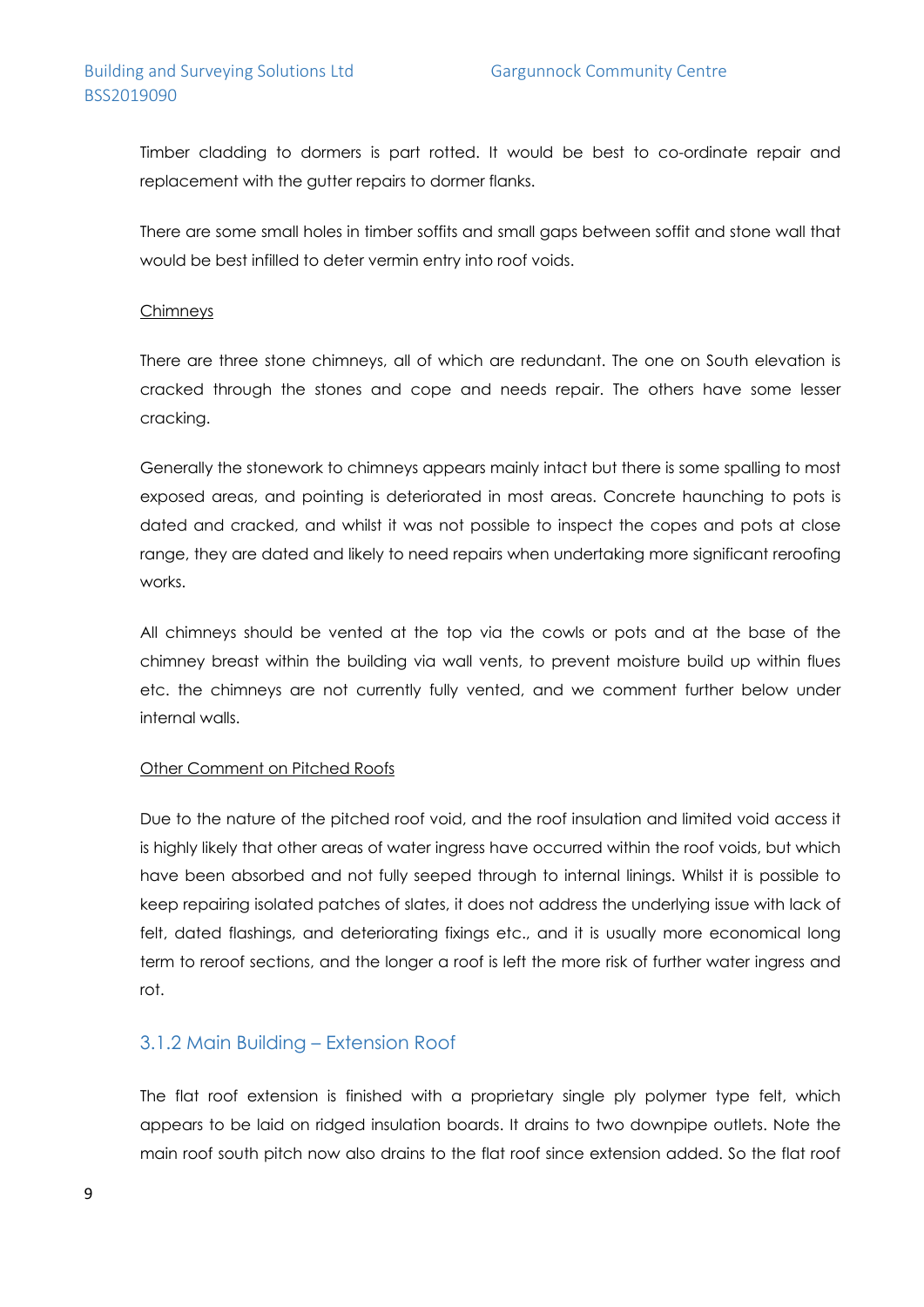outlets need to take the water run-off from both roofs. There is a very complex method of calculating whether the outlets are of sufficient capacity, which is beyond this report and not always the most practical guide. At the moment the two outlets seem to be managing this, but it is worth monitoring as any blockage may quickly lead to water ponding on roof.

The felt is intact, however we did not that there are depressions in the roof surface at mechanical fixing positions where the insulation boards have been compressed. This is may be a weak spot in future, and should be monitored. Moss / algae build up should be cleared off periodically. The outlets should be provided with cover gratings.

The roof encompasses proprietary double glazed metal framed relights, and the felt is dressed up the roof light upstands, and appears to be adequately sealed to lip of roof light frame. We refer on to comments on water staining to underside of roof lights under 'ceilings' below.

The boiler house and rear store flat roof is of timber low pitched construction with similar single ply polymer felt covering. It is in fair condition. The upstand at junction flat roof to main building is too tight with not enough space below gutter to top of upstand. It is poorly detailed and sealed, and this may cause issues in the future.

There is a weak spot at the junction of the original and new south extension roof, due to the construction detail and the workmanship in this position. The wall above the lintol spanning the wide folding door opening terminates at eaves level with exposed insulation board with render finish, and the top of the wall is unfinished/ unsealed. As the roof felt is deteriorated and largely ineffective and as the slates are in poor condition water has entered the roof just above the gutter line, with water staining evident internally (see under Main Building Ceilings below). This will remain a weak spot unless properly reformed.

Also, there is a further weak spot which has allowed water ingress to ceiling above door between north hall and extension. There appears to have been a problem with water ingress through one valley gutter section (with damp patches evident internally over the fire door between halls). We do not know if this is historic as the damp patch appears to be dried out inside, and there has been some sealant repair around the base of the gutter flashing. The sealant repair is not a good substitute for a proper repair, which would involve stripping and reforming the gutter flashing, and this may still be a weak spot.

### 3.1.3 Day Centre – Original Roof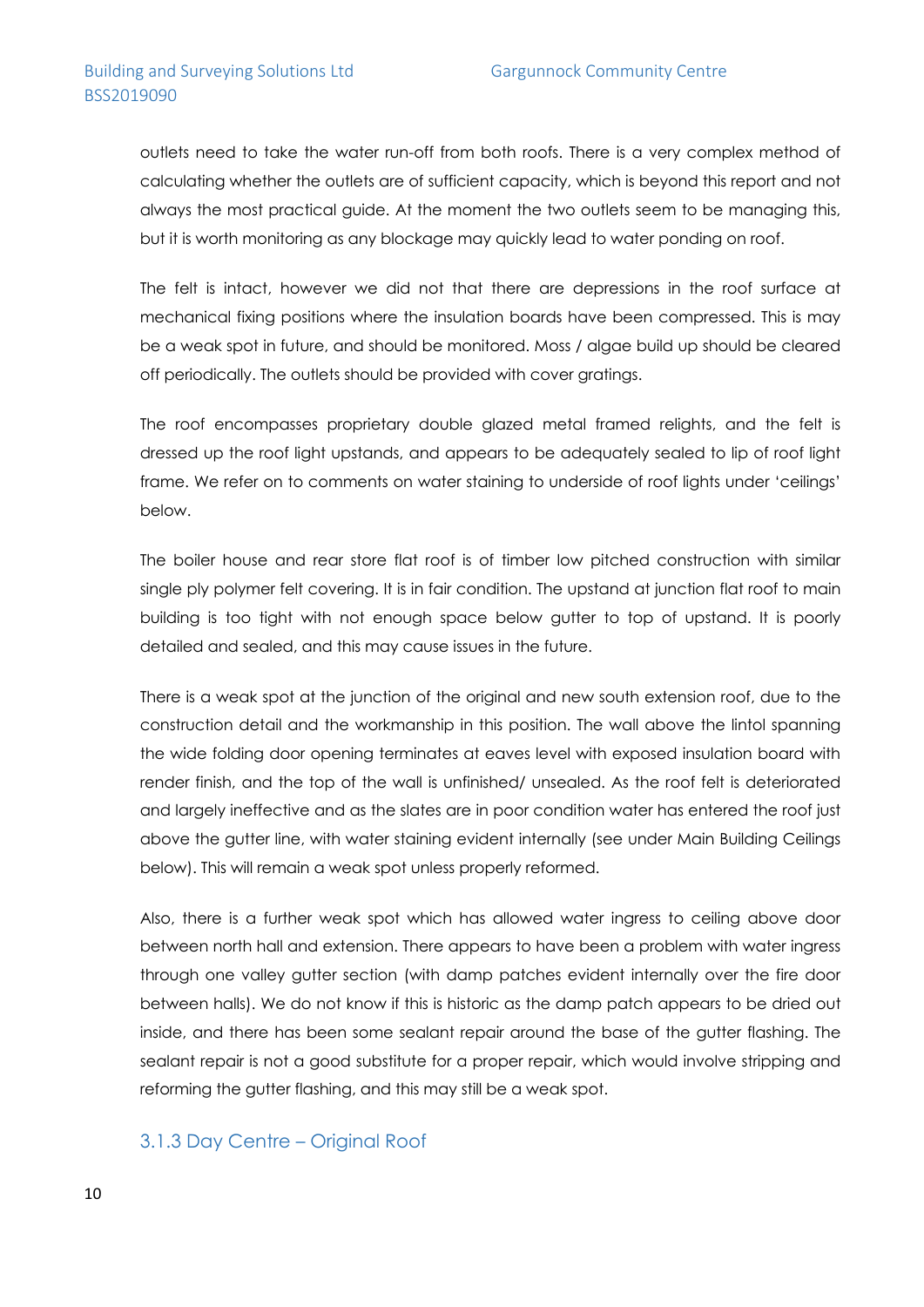The slate roof covering appears mainly intact with some slipped, split or damaged slates. Closer inspection of low level areas show a number of poorly fixed / secured slates, failing nail fixings, and worn and missing underfelt. The original chimney on east gable appears to have been taken down to below roof line. *(We noted damp readings in the wall below and also note there is no adequate ventilation to the old chimney flue void on this gable. The couple of low level vents having been blocked. This needs addressed.)*

The flashings have bene part replaced / redressed. Some areas still need repair. E.g. deteriorated point to abutment flashings.

We recommend a similar plan of action to the Main Building pitched roof.

### 3.1.4 Day Centre – Extensions Roofs

The newer pitched slate roof is in fair condition. Some sections of metal hip flashing are loose (the corners are very exposed to winds), and need re-fixed, which is a minor item. It appears part of the roof is original and this is in poorer condition with slipped slates and disintegrated /missing underfelt. It needs some repairs.

The abutment flashing between the upper and lower pitched roofs is dated, and cement pointing deteriorated.

The flat roof porch is single ply polymer felt and is in fair condition. Although we note the upstand junction with the main roof is poorly dressed, and may proof a weak spot in future. The upstand at junction flat roof to main building is too tight with not enough space below gutter to top of upstand. It is poorly detailed, and this may cause issues in the future.

### 3.2 External Walls & Rainwater goods

### 3.2.1 External Walls – Main Building

#### Stonework

External walls are dressed coursed stonework. The stonework is generally in fair condition for its age and free of significant structural defects. That said, there are a number of more minor issues and maintenance items: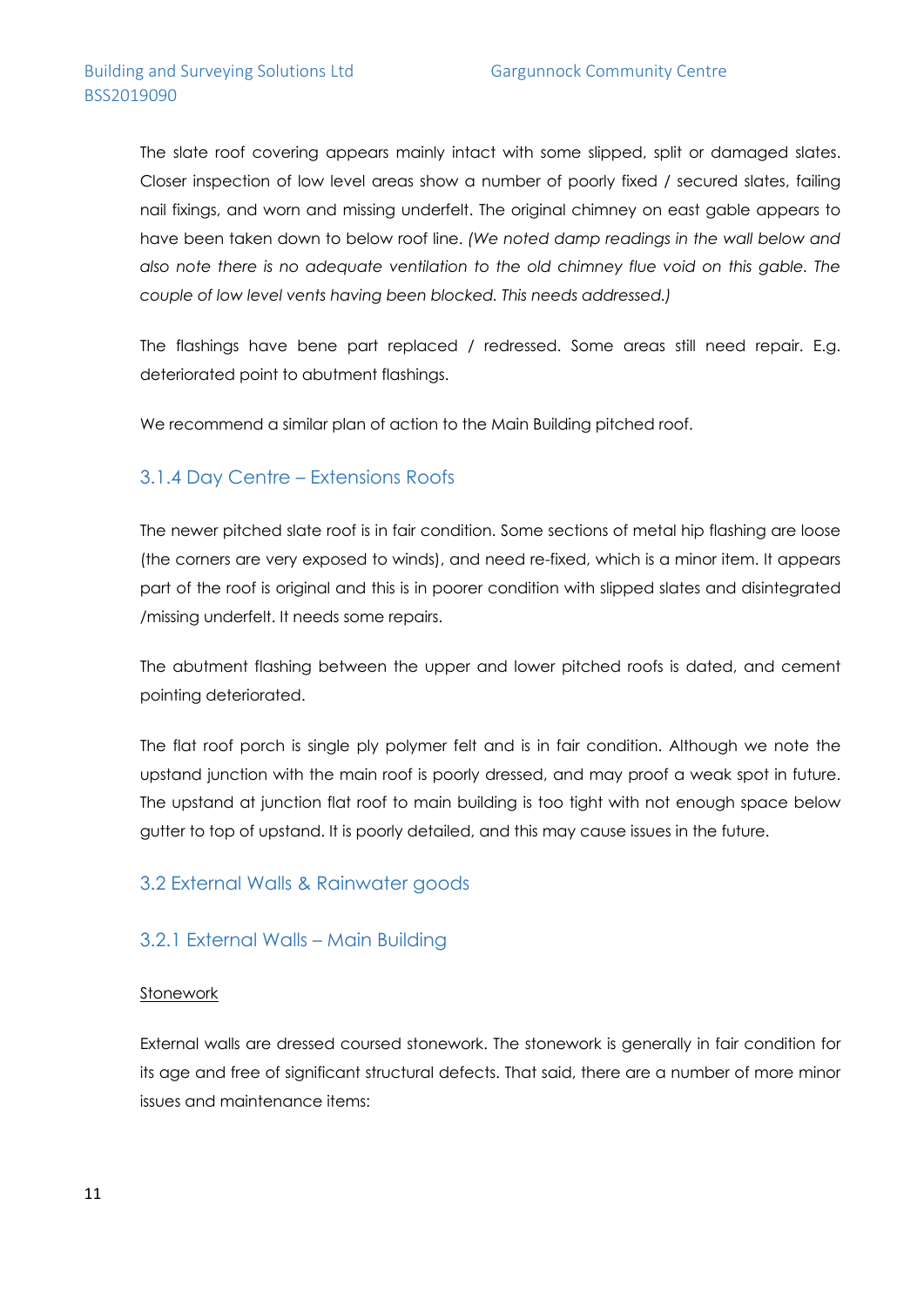### Building and Surveying Solutions Ltd Gargunnock Community Centre BSS2019090

- 1. Movement cracking was noted to south chimney gable wall where almost full height cracking extends up through pointing and through several stones from ground level to chimney. Pointing is open and stone damaged where this crack meets a low level overflow pipe penetration. Note this crack coincides with black staining on external gable chimney wall which may have related to the historic fire damage, and partly due to the exposed gable and natural weaker spots in the chimney breast wall. The cracks, and holes, should be repaired, and the gable monitored to ensure there is no further movement or opening up. The pipe should be removed and hole infilled if redundant, or if in use it may be better slightly extended beyond wall line.
- 2. Further fine cracking was noted to high level on gables on north /yard elevation, at high level areas under eaves and of parts south elevation at west end. These require only minor repointing.
- 3. Brown staining below overflow pipe at high level on south elevation at west end. The pipe should be removed and hole infilled if redundant. Staining could be removed.
- 4. Some holes in stonework noted around redundant metal fixings and infilled door on north /yard elevation, and larger holes in ground level stones on same elevation. Minor infilling/pointing repairs required. If metalwork is left in stone and corroded it will damage the stone, so either remove or treat to deter corrosion.
- 5. Small isolated holes exist (e.g. above North entrance), and some embedded redundant metal fixings in areas. The metalwork may corrode and damage the surrounding stones if left in place. Holes should be filled.
- 6. Localised cracked and holed stone at lower 1m on rear /west elevation (near rear timber gate and old boiler flue). Repair stone and cracks, and monitor for further movement.
- 7. Old door infill in stone on north elevation, and some localised cracking of pointing around same.
- 8. Old window infill in stone on north elevation flank wall at main entrance, and some localised pointing cracking around same.
- 9. Pointing to most window openings is cracked and deteriorated in areas.
- 10. Stone cills generally in fair condition bar some edge damage, although one cracked on north elevation. This could be repaired, but if further movement occurs then a more structural repair may be required to cill.
- 11. Some stonework slightly eroded and weathered, with very isolated surface spalling. One stone spalling badly at low elevation on front/east elevation.
- 12. The stonework has been repointing in sections some time ago, and there is a more recent pointing repair around toilet vent pipe. Some pointing appears to be a harder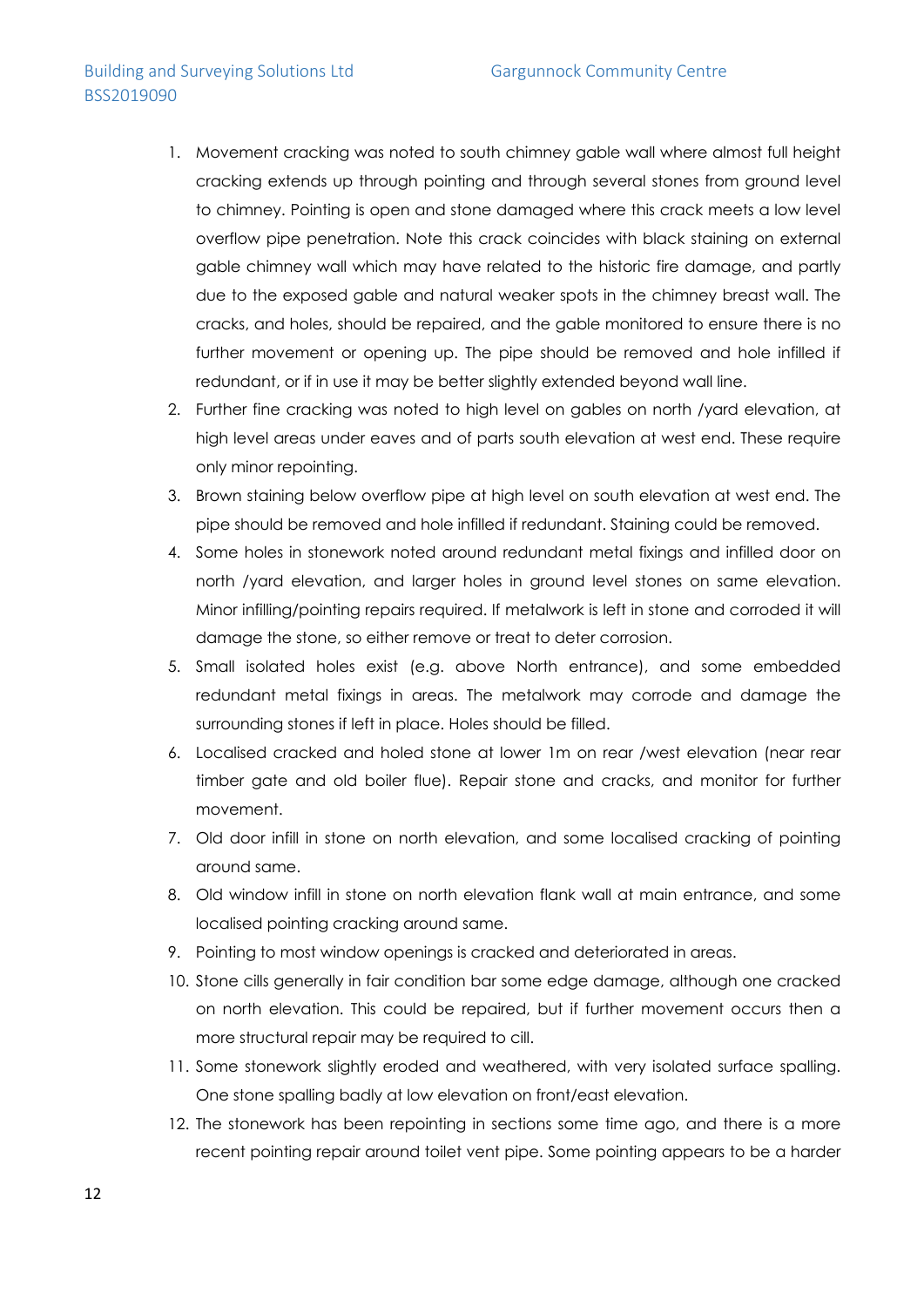cement based mix, and may cause the surrounding stone to deteriorate more rapidly.

13. All areas – general repointing required in the mid-term. As most of the pointing is taken across the face of the stones, it is very important to ensure repairs do not cause more stone damage. Ensure any repairs to stones and repointing etc. is undertaken by a suitably experienced person, and using the correct material specifications (e.g. softer lime mortar etc.).

#### Original Building Roughcast

The roughcast on rear /west elevation older extension is intact but dated. It is boss and cracked in areas, and there is some spalling at edges, and will already be allowing some water / damp ingress. It will need replaced mid-term.

#### Timber Cladding to Boiler house Extension

The boiler house extension is clad in timber, which has been overpainted with a heavy viscous paint over the original (part flaked) paint. We understand the new paint specifications was specially selected as suitable for this purpose.

It should be suitable for overpainted timber, and be able to accommodate movement in the timbers. We don't have the paint specification, and have had to assume its suitability, and have based remedial life and future maintenance on a typical specification. We have not allowed for stripping the old back to bare timber before repainting.

#### South Extension

The south extension external walls are a combination of metal cladding, smooth coloured render and part stained timber. In general they are in fair condition. The is a build-up of dirt on the metal cladding which may encourage corrosion along drip edges over time, so is best cleaned down periodically in appropriate manner.

The timber cladding and sealants are in good condition.

Ply soffits may need repainted periodically for weather protection.

The smooth render has a couple of movement cracks at mid-point of long lengths of wall due to lack of movement joints. The concrete cill joints have opened slightly at same position. Minor infill and repointing repairs required.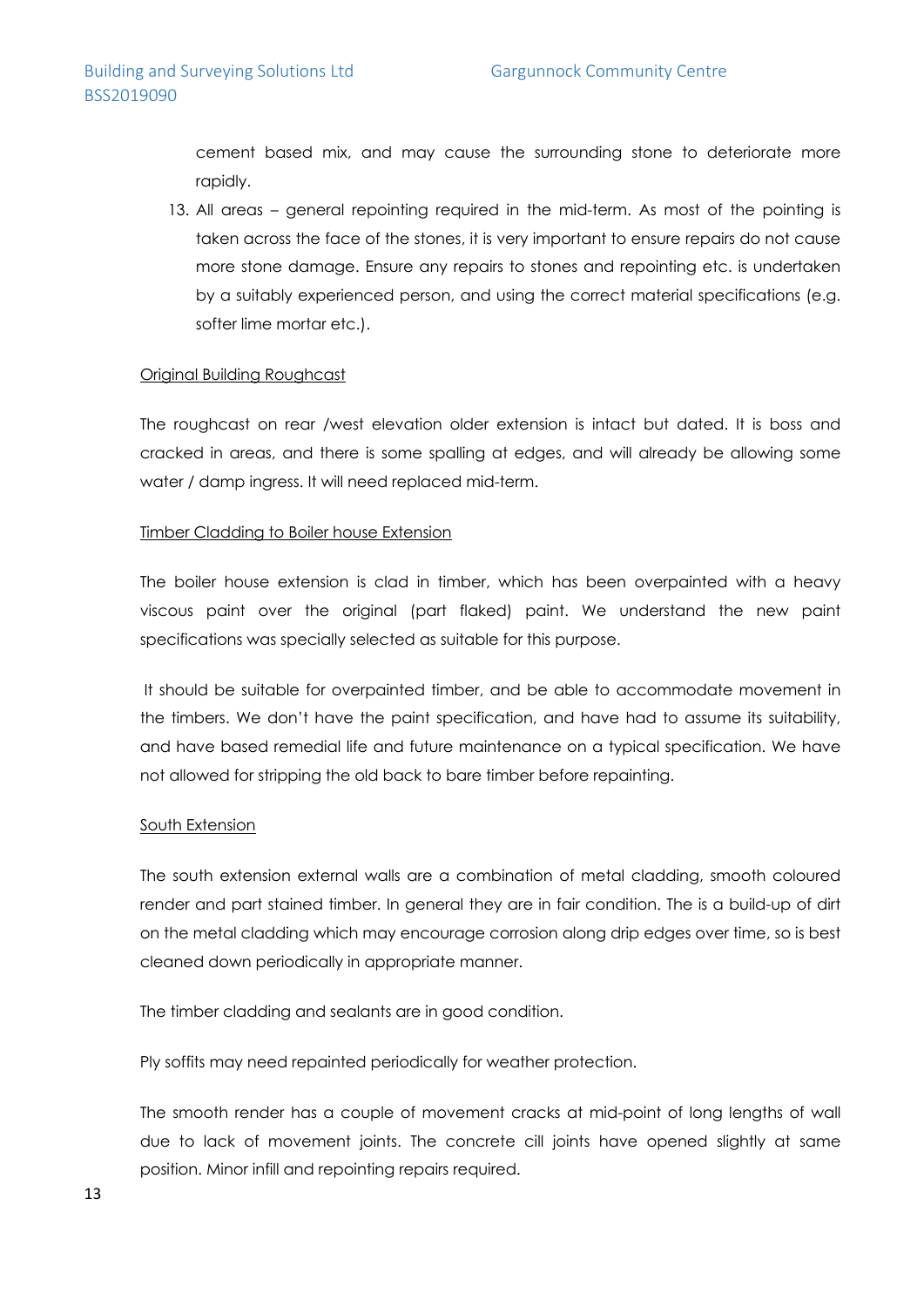There are no cavity drains in the rendered wall and the external ground level is almost the same as internal level, and render has been taken across dpc line. Whilst there are no visible defects at the moment, this may become an issue in long term.

#### Damp Readings

Note that only selective areas were inspected with a damp meter. Damp readings were recorded within the main building in several areas, we refer forward to 'internal walls' section below. The readings are occurring for different reasons, and not all require short term action.

#### Underfloor Ventilation and Ground Level / Floor Heights

The ground level is high in areas compared to internal floor level. Within the main building north hall and within the day centre hall the height from cill to floor level is virtually the same as the height from cill level to ground level outside. In general there should be a difference of at least 150mm to allow for the underfloor areas to be properly ventilated with airbricks, which Is not the case.

It was not possible to open up or inspect any underfloor voids, so we cannot comment on their condition. But lack of ventilation and too high ground levels can result in damp ingress and rot to concealed floor timbers.

In addition where air bricks are present these are part covered.

Finally, the East / front elevation base of wall is covered with a decorative brick plinth detail, which is likely to have obscured wall vents, and may allow damp to bridge the wall.

We recommend that this should be checked by examining sections of below floor voids, and low level walls behind the insulative wall linings. There were no visible floor hatches at time of inspection. If there are no hatches below fitted floorcovering it may be worth forming some as part of the investigation, depending on floor void depths and likely use if future for services etc.

#### Other notes

The kitchen waste discharges above open gully on side path and this is not ideal as it should really be connected into a proper soil pipe connection, and it may be prone to blockage form leaves etc.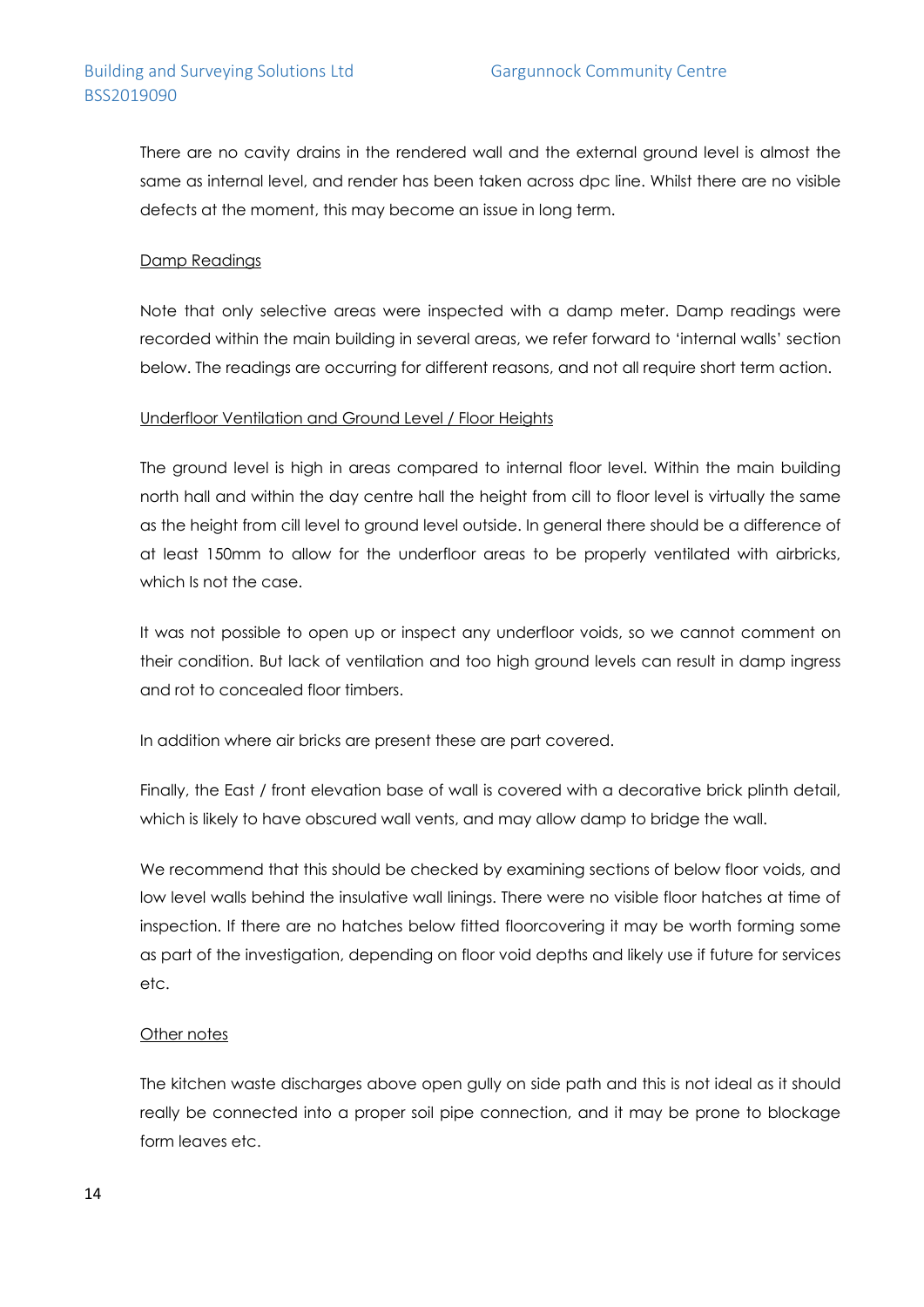### 3.2.2 External Walls– Day Centre

The original roughcast is intact, but dated. Sections are boss (hollow sounding when tapped and therefore detached from the background), and cracked in areas and is likely to need replaced mid-term. The north and east elevations towards the field are most exposed and worst. There are some small holes in areas.

The chimney breast flue wall on east elevation (where chimney head removed), records damp internally, and there is no adequate ventilation to the old chimney flue void on this gable. The couple of low level vents having been blocked and there are no internal wall vents. This needs addressed. Further comment also made under 'internal walls' below.

Newer extension roughcast and cavity masonry walls appear to be in fair condition. We do not have details of the wall construction but would expect this to be a cavity wall, and therefore it should have wall vents. There are none present.

Most of the extension timber cladding is in for condition, however the porch extension is of different (more lightweight) single skin plus lining construction, and it appears there has been inadequate allowance for the movement in the cladding and as a result it has buckled. Also several areas around corners appear to have rotted and there have been some ad hoc timber infill repairs. The overpainting may not resolve the defects from the underlying movement problem.

There is some cracking to roughcast at original window lintols in a few areas on both elevations. If the cracks are not signs or ongoing movement and are not through the lintol behind the roughcast they could be patch repaired, otherwise more extensive lintol repair or replacement may be necessary. Stone cills are eroded in parts and one is cracked and spalling on the yard side/south elevation.

The brick base courses to the porch have been poorly detailed and jointed between old and new brickwork, but there is no immediate defect apparent.

We noted some spot render patch repairs on field elevation and there may have been some prior attempt at infilling the wall. We have no information on this. Damp reading were recorded on interior side of this wall section.

### 3.2.3 Rainwater goods - Main Building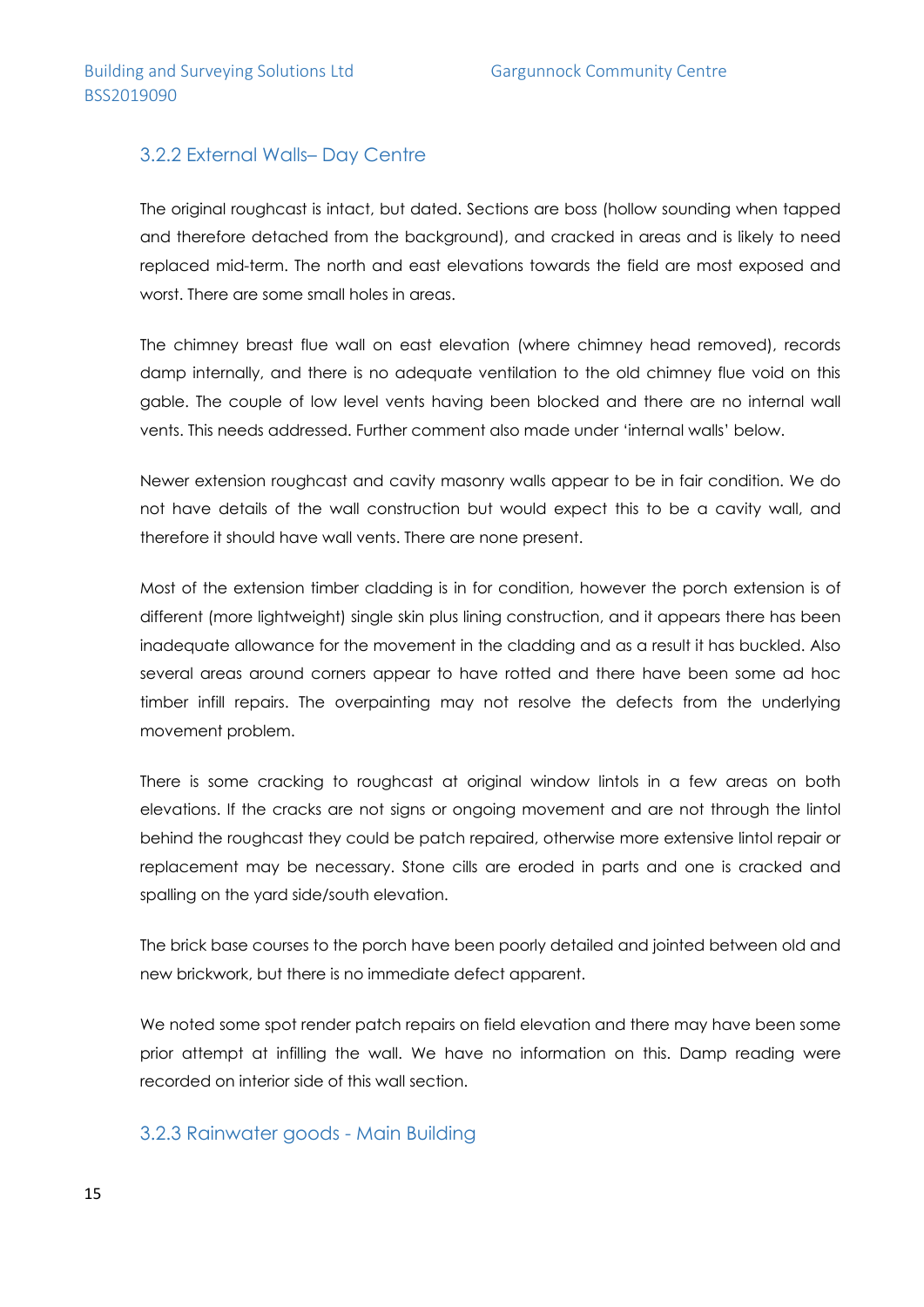Rainwater downpipes and gutters to the original building are overpainted cast iron. All areas are intact. There is surface corrosion to pipes and joints, which has been overpainted, and to inside of gutters (in visible areas). There is extensive corrosion staining to south valley gutters below eaves gutter. Gutters are part blocked with vegetation. All gutters would benefit from a protective corrosion lining when next redecorating. A few downpipe and gutter brackets are loose / not well fixed.

The gutter on the garden side (above extension roof) dips in middle and is holding water rather than draining. Other sections may also dip and all should be checked to ensure they fall to outlets, and that joints and brackets are secured and well fitted. All gutters would benefit from a protective corrosion lining when next redecorating.

In addition, rainwaters goods should be regularly cleared of vegetation.

Two downpipes on the north / yard side are taken straight below ground without any gully or rodding access point, and one downpipe at the boiler house door discharges above a gully but is completely blocked with leaves and mud, and one downpipe second from road end is seeping water form blocked gully.

The extension has upvc downpipes. No defects noted.

All gutter outlets and in particular the upvc outlets from the extension roof would be best to be fitted with cover gratings to reduce amount of leaves blocking outlets/downpipes.

We also note the kitchen waste drains openly above a gully on the new path and this will be vulnerable to blockage.

### 3.2.4 Rainwater goods – Day Centre

Rainwater downpipes and gutters are mainly overpainted cast iron. All areas are intact. There is surface corrosion to pipes and joints, and to inside of gutters (in visible areas). Gutters are part blocked with vegetation. The gutter on the field side dips in middle, and part collapsed and is holding water rather than draining. The gutter and downpipe connections are corroded and leaking and there is damp staining particularly at downpipe connection, which requires immediate repairs.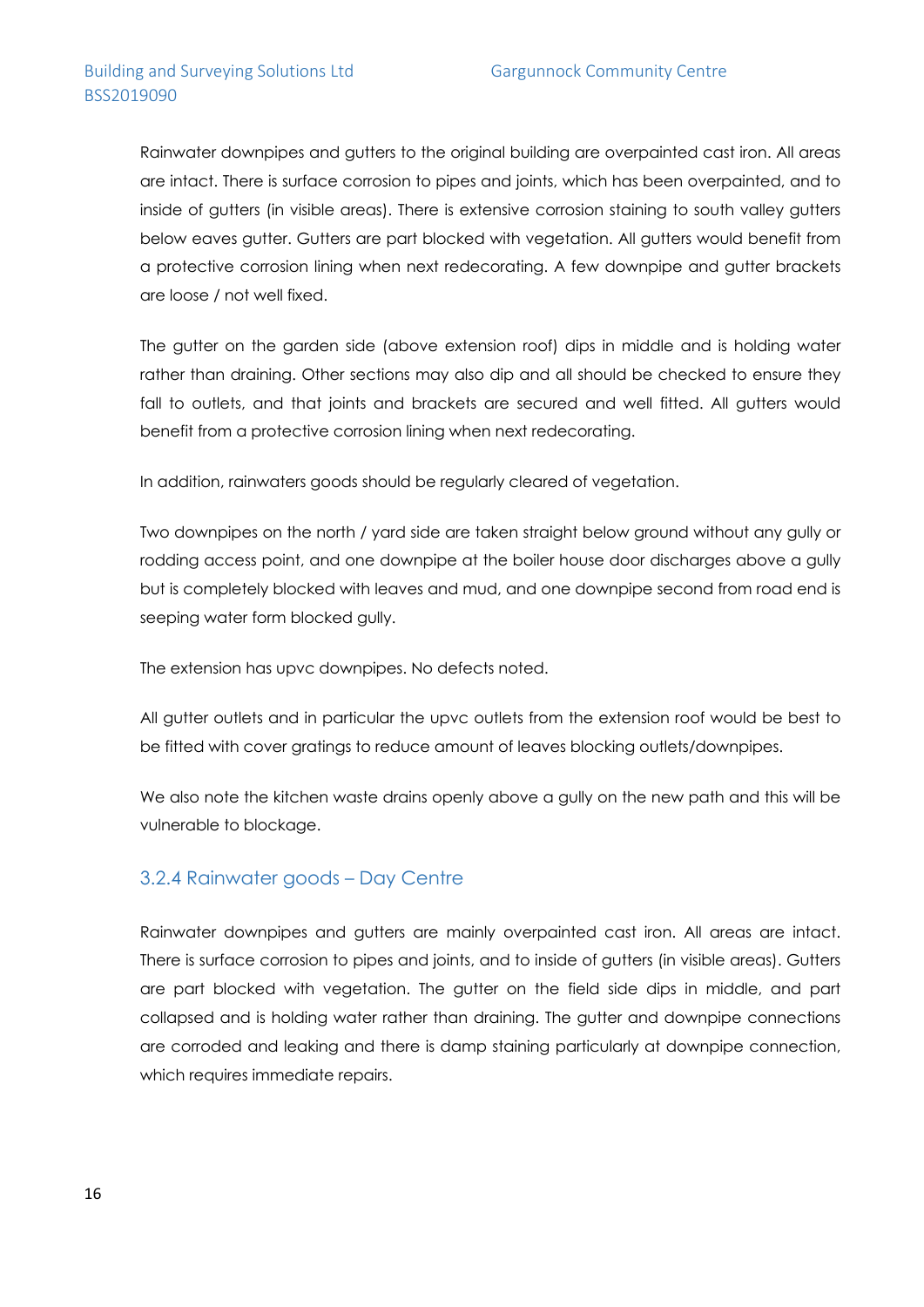Other sections may also dip and all should be checked to ensure they fall to outlets, and that joints and brackets are secured and well fitted. All gutters would benefit from a protective corrosion lining when next redecorating.

There is a cracked gully at yard side rainwater downpipe which needs repairs.

### 3.3 External Doors and Windows

### 3.3.1 External Doors and Windows - Main Building

#### Windows

The windows (except new extension) are double glazed upvc framed units. The windows have opening sections. We understand these windows are around 20 years old. They are generally in fair condition. Handles were locked and we did not check they can all open. There are no permavents to windows. These would be required in any replacement units.

The existing windows could be retained for some time and individual components replaced as required (e.g. seals or handles). New units with better frame and glass insulation would save some energy, but there is no immediate repair need.

Window sealant is dated and split and de-bonding in areas, and needs replaced short to mid-term. If planning to replace windows mid-term, we suggest only attending to the worst parts of the sealant to tide over in the short term, and then fully replacing when windows are replaced.

Windows and sliding doors to the extension appear to be metal and timber composite framed double glazed locking and openable units, and they are in good condition. There is some staining to internal frames where timber knots have not been treated prior to painting.

#### External Doors

The door to East/ road elevation is a timber framed painted door and frame. It is dated but in fair condition. The timber threshold is rotted. The door does not provide much insulation. Paintwork is dated. Door lock, handle / ironmongery is functional. Minor repairs required to timbers.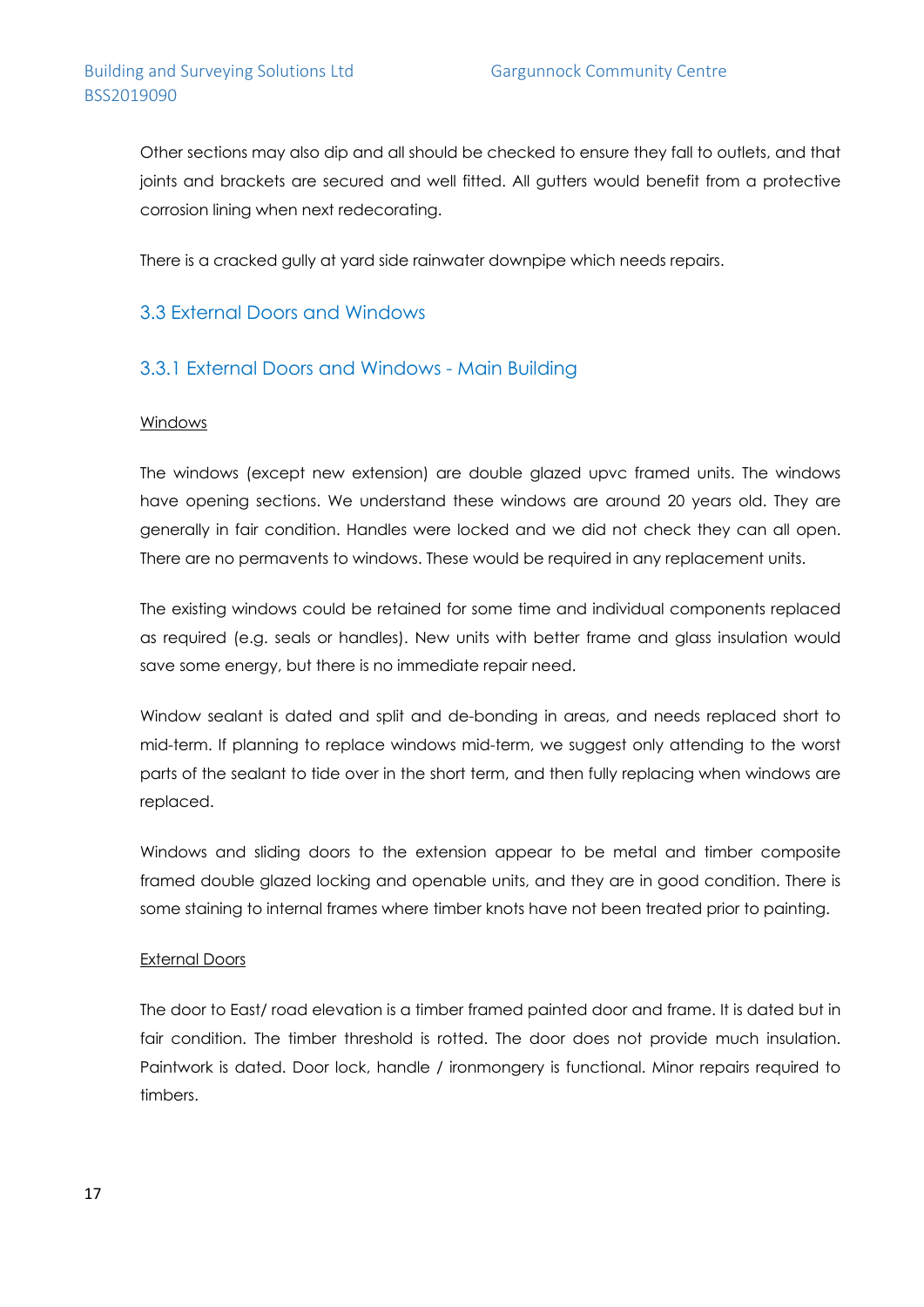The boiler controls store has an old lightweight timber door with vents cut in, and lock. It is weathered and a bit rotted at base (which has been covered with a drip plate) to preserve. It should be maintainable.

The boiler house has a painted timber/ply faced door fitted at time of extension. Lock and pull handles plus closer. All in fair condition.

New metal framed double glazed doors have been fitted to the extension garden side entrance and the yard side entrance. These are both in good condition. They have been provided with locks which open from inside via thumb turns.

#### **Security**

Whilst it is not part of this report to undertake a security risk assessment of the buildings, partly as this defend on many factors, and not just door and window locks, we note that some of the doors and locks are not secure by today's standards, and it may be worth getting the police to advice on any weak areas, as it can affect insurance. It can be difficult to balance means of fire escape with adequate secure door locking. Separate comment on escape doors is made under 'Statutory and Fire' section below.

### 3.3.2 External Doors and Windows – Day Centre

#### Windows

The windows are double glazed upvc framed units. The windows have opening sections.

We understand the windows to yard side of the hall are around 20 years old. They are generally in fair condition. Handles were locked and we did not check they can all open. There are no permavents to windows. These would be required in any replacement units.

The windows to field side were replaced in a similar style a few years ago around time of extensions.

Window sealant is dated and split and de-bonding in areas, and needs replaced short to mid-term.

Windows to the extension are metal framed double glazed locking openable units, and they are in good condition.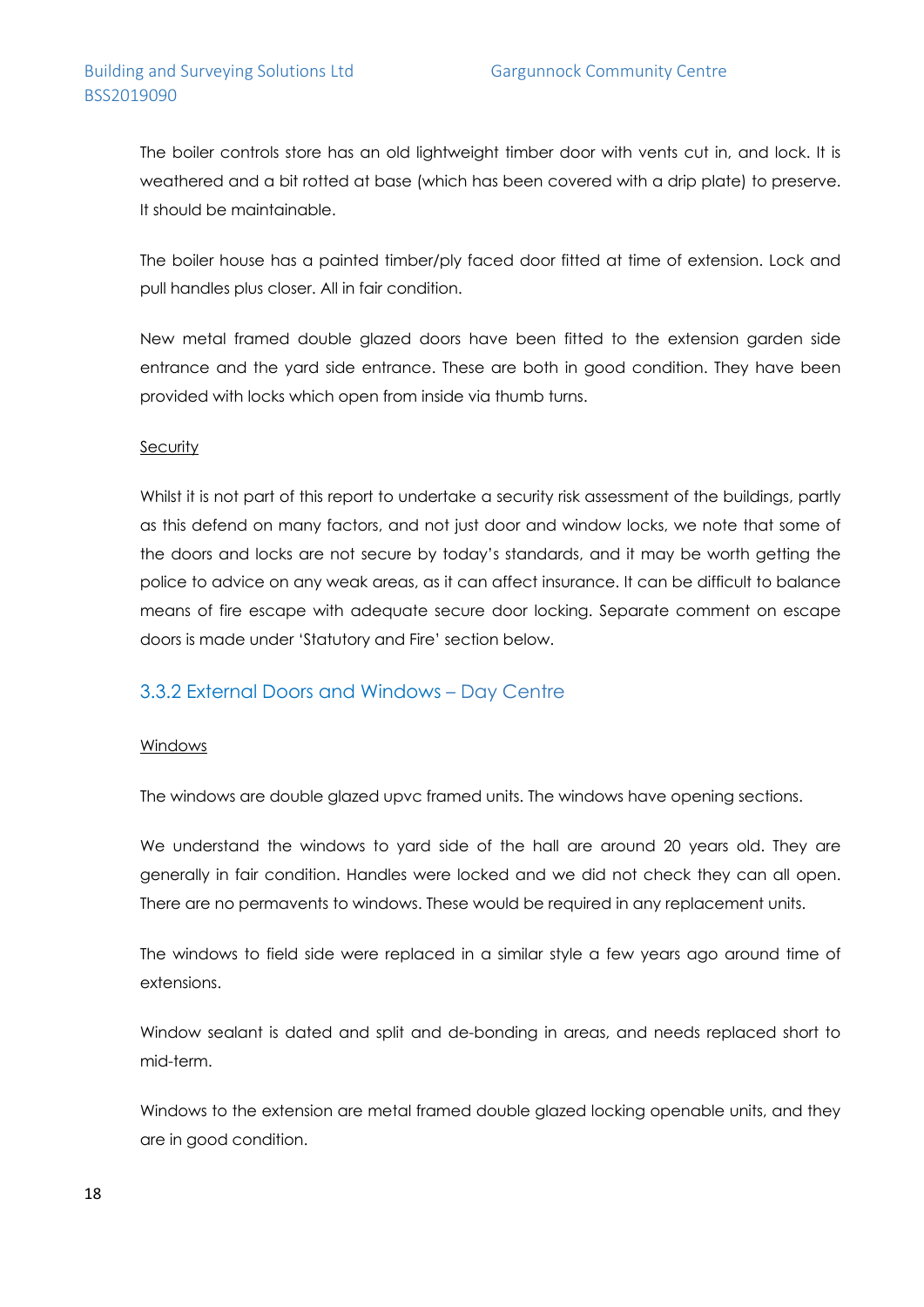#### External Doors

The front door is a upvc double glazed locking door and frame, which is in fair condition. The external store extension has new timber painted doors.

### 3.4 External Services /Other Fixings

There are a few flood lights fitted to front and part of side elevations at gables and doors.

Two newer small bulkhead fittings at extension entrance, one of which is emergency. Two older bulkhead fittings on West /rear.

All fittings are intact. We could not verify if external lighting levels are adequate, but this is more a user preference, providing there is sufficient light at doors and escape paths.

No services were tested during survey.

### 3.5 Hard Landscaping and Boundary Areas

#### Hard Surfacing

Hard landscaped areas comprise a tarmacadam surfaced yard, and a small section of concrete pavings to front and side entrance and patio of main building, and a few at front of day centre.

The tarmacadam is surface eroded and pitting, and isolated cracks. There are localised potholes and breaking up mainly around entrance. We understand this is due for localised patch repair soon.

The concrete pavings at main building look as if they were installed around the time of the extension. A few are cracked and unlevel, which should not happen so soon. They may not have been adequately bedded, or they may be taking heavier vehicle pressures than intended for pedestrian use. Minor repairs required.

#### Boundaries

The north boundary to the field is the original random rubble stone wall. The pointing is worn and there are a few cracked and holed stones etc., however the worst sections have been repaired and the wall is in fair condition.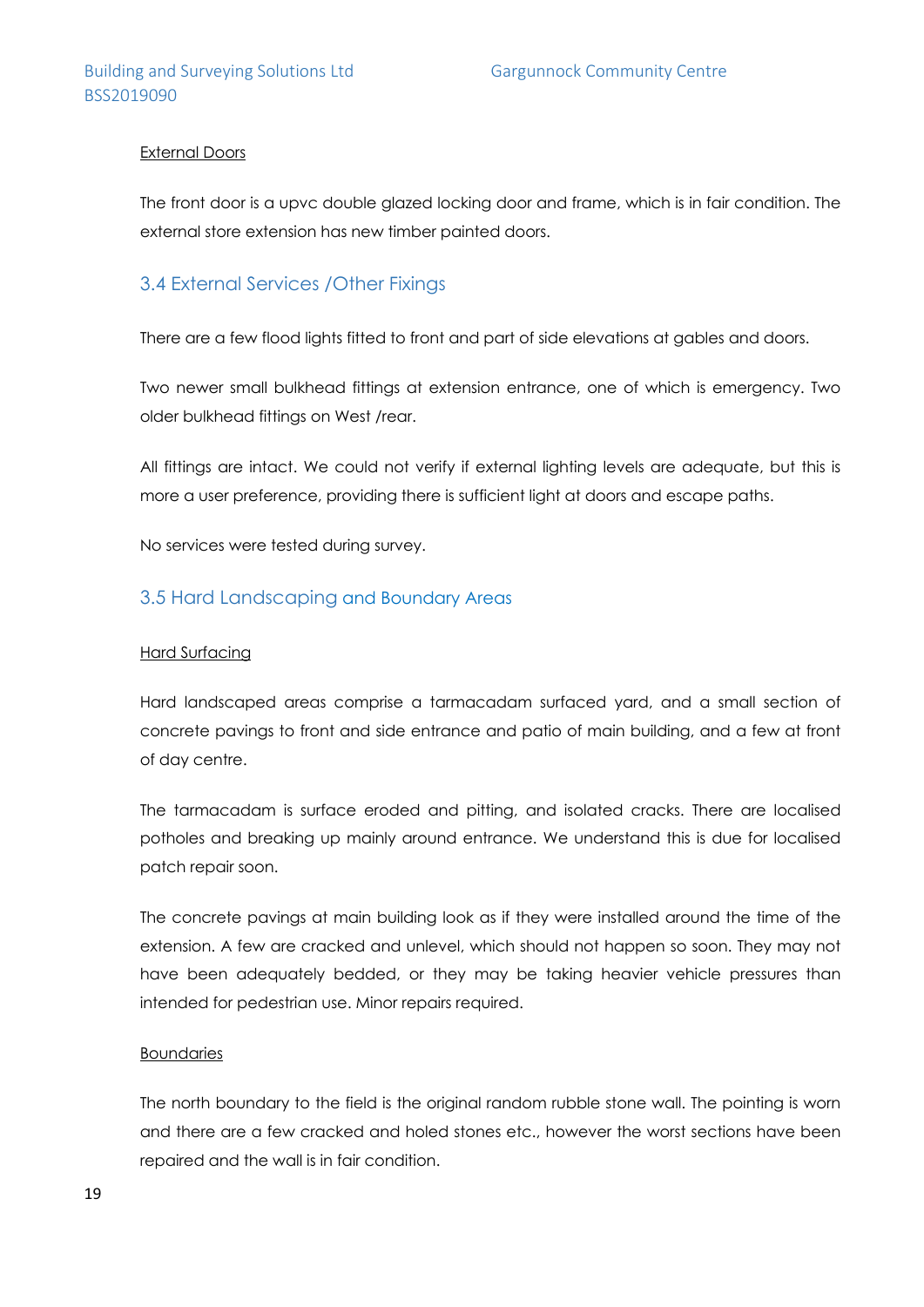The south boundary is a low level timber fence, which is dated, but intact and in fair condition.

The west boundary has a recently installed timber fence. This may still need to be stained / preservative treated.

In front of this is a small brick retaining wall at sloped garden area. Part of the wall at car park /yard has been rebuilt, and the bricks are spalling and breaking away. It is likely that the brick specification and pointing mix may be wrong for the situation. The top course is bricks on end with no coping which means it will just hold rainwater and deteriorate more quickly. The options are to reform in a better specification of brick, or possibly to repair and over render. Either way a proper sloping cope should be added.

### 3.6 Internal Floors

### 3.6.1 Internal Floors - Main Building

The original building floors are timber framed with timber/ply or similar linings. Floorcoverings were not lifted during inspection. There is some minor deflection in floors particularly in front rooms, and loose board in isolated areas, but this is to be expected considering the age and construction. No significant defects were noted.

The extension is a concrete floor slab with ply / similar linings. No defects noted.

Floorcoverings are sheet lino to the halls and safety vinyl to surgery rooms, toilets and kitchen. Generally floorcoverings have some scuff and scrape marks and isolated small puncture holes/cuts, but are otherwise in fair condition.

There are carpeted floorcoverings to stairwell and upper floor offices.

The west store is an older concrete floor without floorcoverings. There is some cracking and surface deterioration, but it is functional. The concrete boiler house floor is in fair condition.

There are timber and mdf painted skirtings and linings throughout, and all are in fair condition. Paintwork is a bit dated and scuffed.

### 3.6.2 Internal Floors – Day Centre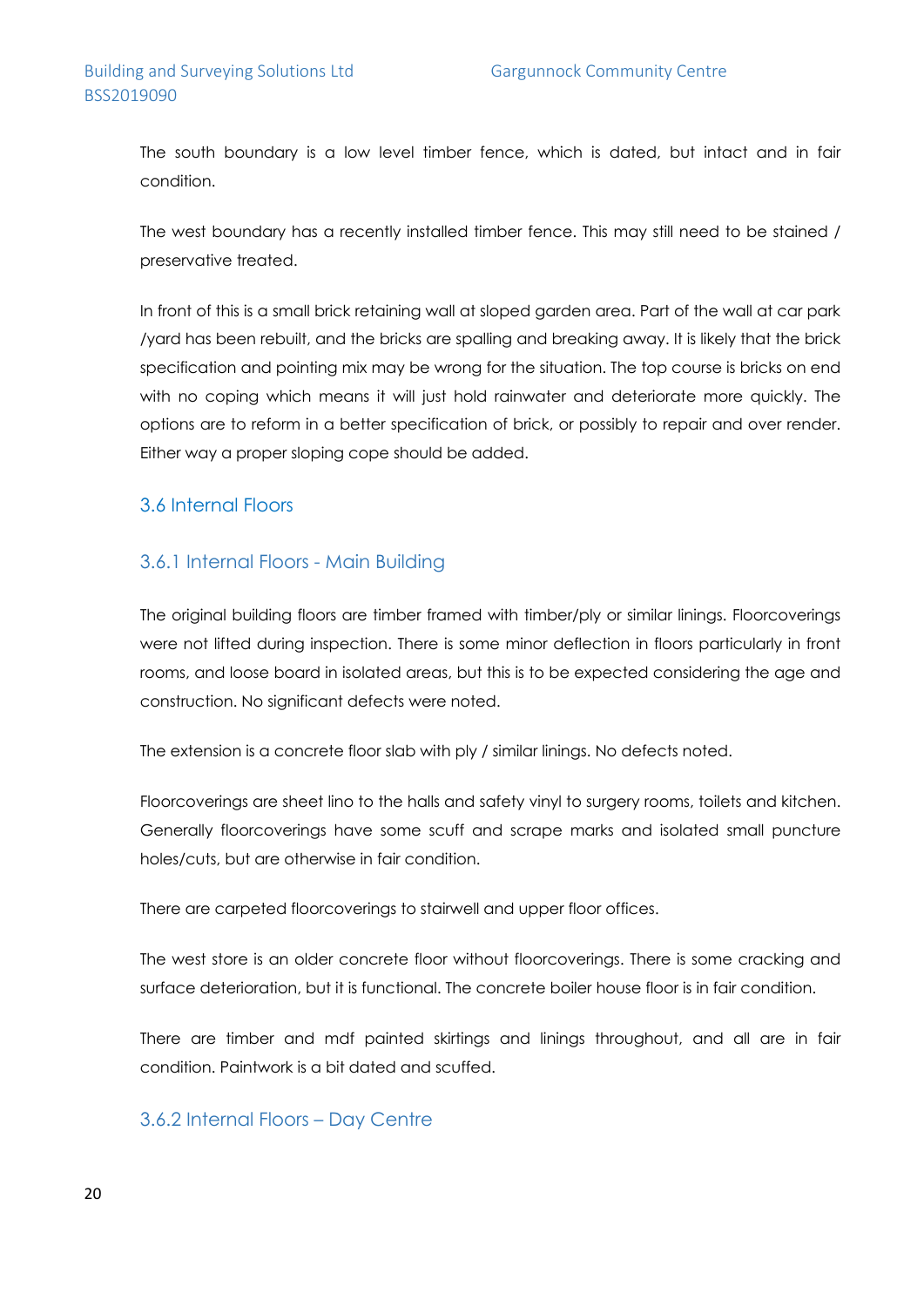The original building floors are timber framed with timber/ply or similar linings. Floorcoverings are sheet lino to the hall, and safety vinyl /resin flooring to toilets and kitchen.

### 3.7 Internal Walls

### 3.7.1 Internal Walls – Main Building

Internal walls to the original halls are lined in plasterboard and the lower 1m in durable linings or sound absorbent linings. Internal walls to the front two storey accommodation are mainly original masonry plastered walls, with some plasterboard linings.

As the external walls have been mostly been framed, insulated and relined we would not expect to see much. There may be hidden movement cracking in the old plasterwork behind. Ideally anything significant should have been addressed during the refurbishment works.

In the main hall above wide internal opening to extension (sliding doors) we noted fine vertical cracking around west most lintol ends. It is likely just slight settlement at new opening and should be monitored, but no other action required unless it progresses.

There is similar fine cracking noted within west most hall at north end of lintol (behind theatre curtain), and same applies.

At doorway between west hall and extension and above sliding doors between main hall and extension there is slight plaster damage around lintols and doorway due to water ingress above, (recorded separately under Main Building extension roof).

The original wall plaster is slightly damaged at low level and corners in the ground floor hallways. Corner protectors would help reduce this. Otherwise walls are in fair condition, (excepting the damp issues noted separately below). Paintwork is slightly scuffed and soiled.

The west store walls are part painted concrete blockwork and part stonework, with some plaster patches. The plaster patch repairs around the doorway are cracked and need some reworking. Paintwork is dated. There are some damp readings on external walls. See below.

The boiler house extension store walls are part old roughcast and part plasterboard with taped joints, undecorated. No significant defects noted.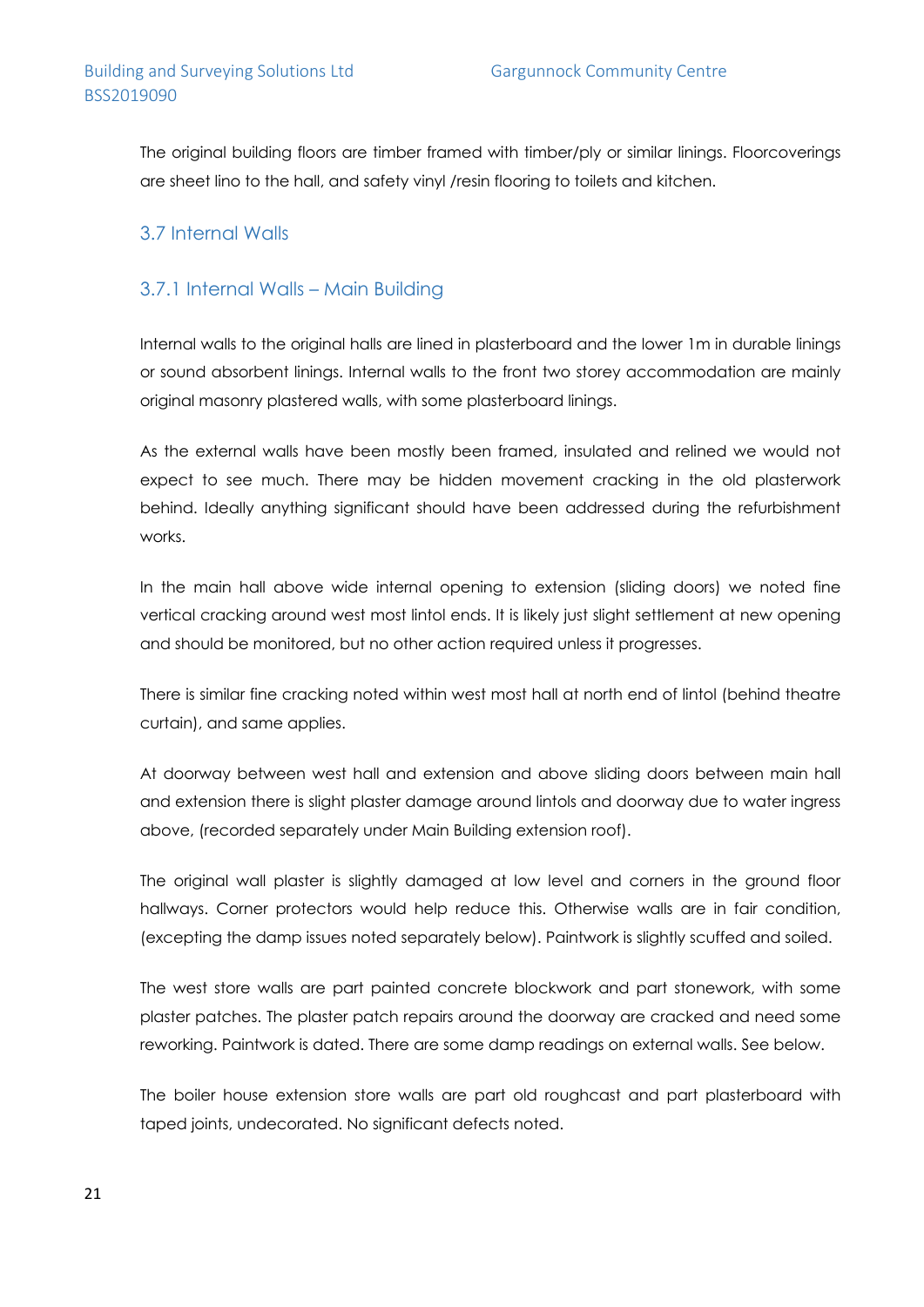### 3.7.2 Internal Walls – Day Centre

Internal walls to the hall are part lined and part plaster on masonry walls, much of the lower 1m is timber lined. Internal walls to the extension and plasterboard lined. No significant structural movement or cracking was noted in walls. The original walls are slightly impact damaged at low level. Otherwise walls are in fair condition, (excepting the damp issues noted separately below). Paintwork is slightly scuffed and soiled.

### 3.7.3 Damp

#### Damp Readings

Note that only selective areas were inspected with a damp meter. Damp readings were recorded within the main building in several areas:

- 1. In the Main Building ground floor two front surgery rooms, at middle lower section of both chimney breast walls (aligning with the visible damp patches in these rooms.). These walls have been relined in framing and insulation and plasterboard, and old chimney flues covered over without leaving vents. The south one is the more exposed and wall and floor/old hearth are should be opened up first to verify it is just lack of ventilation in flue and there is no damp penetrating from below, and from the external wall defects. It most likely only requires vents to be added at high and low level of flue walls in both rooms, and that external flue pots are vented.
- 2. In the Main Building ground floor two front surgery rooms, at low level on masonry plastered internal walls. No visible damp signs. This may be rising damp or more likely damp in way due to proximity of water services, which may be historic. (1\*) The areas should be checked if undertaking the timber below floor investigation, to ensure no rotted timbers below floor or services leaks. Itis not unusual to find damp readings in solid walls and if there is no other symptoms it is not a significant issue.
- 3. In the Main Building ground floor hallway backing onto male toilet, on other side of same wall within male toilet. No visible damp signs. Note action as above (1\*).
- 4. In the Main Building ground floor hallway outside kitchen door and backing onto south most surgery room. No visible damp signs. Note action as above (1\*).
- 5. In the Main Building to low and high level wall areas on either side of the east entrance facing the road. Mould and damp stains visible. This is likely down to condensation on cold solid walls, but may also be part due to saturation of external stonework /wall below projecting timber eaves. Any external repairs should be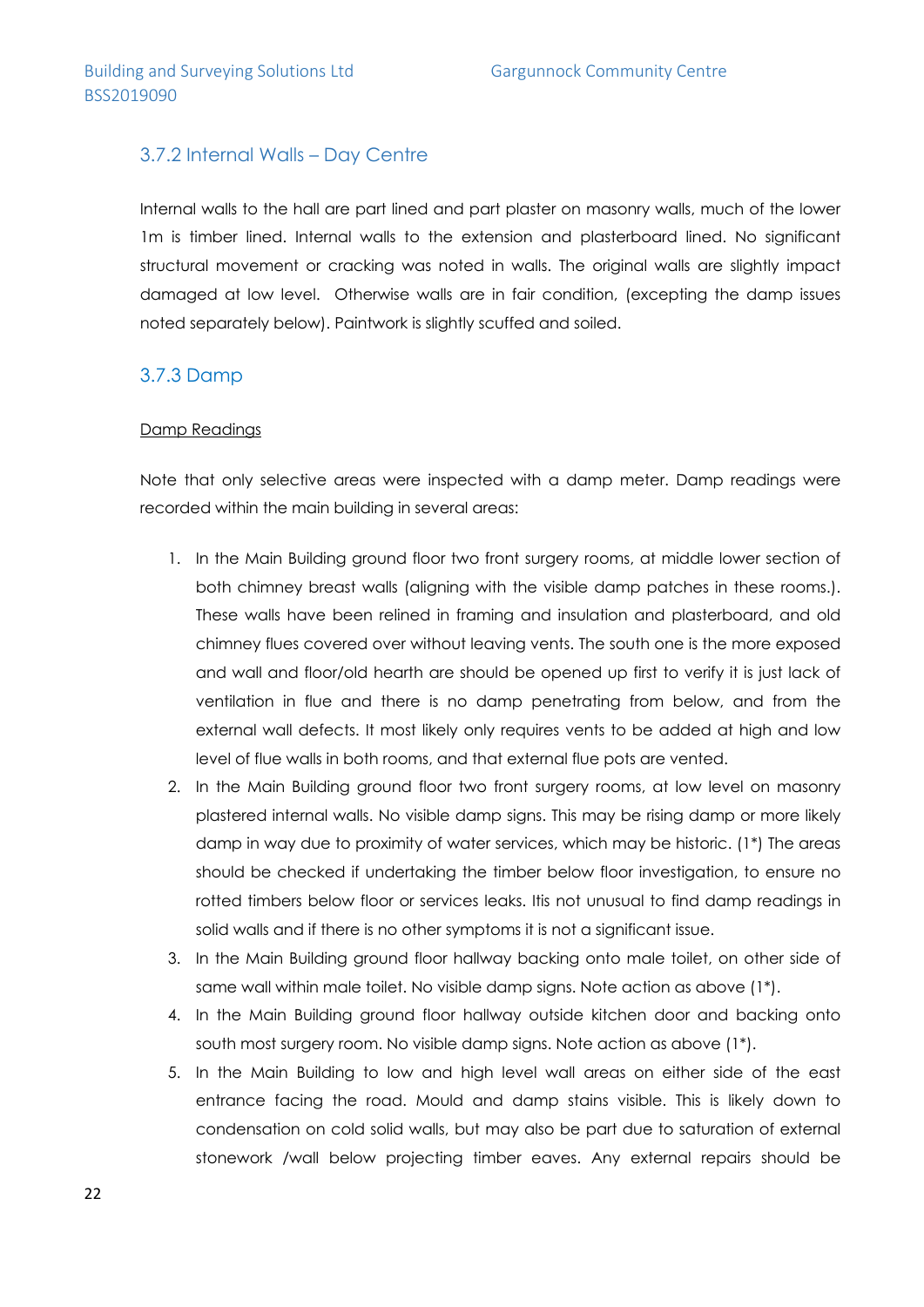undertaken first to ensure walls are not holding water and internally walls could be initially cleaned down regularly (solid stone walls can take several months to fully dry out) and if mould does not disappear then internal relining may be the best thing, depending on other factors. (2)

- 6. In the Main Building to low and high level wall areas on either side of the north side entrance facing the yard. Mould visible. As above (2\*)
- 7. In the main building to various walls within the west (unheated) store. No visible damp signs.
- 8. In the Day Centre hall to north wall (facing field), and to east gable wall (facing road) at chimneybreast areas. No visible damp signs. The north wall damp is most likely due to damp penetration through defects in the roughcast etc., as mentioned previously. The east wall is likely due to defective roughcast plus lack of any ventilation of old chimney flue(particularly after the chimney stack was removed and the old wall vents infilled). New wall vents needed top and bottom.

#### Damp patches

Visible damp patches noted in areas above doorways in new extension (referred to in detailed above under Main Building Internal Walls).

### Comment on Internal Wall Insulation

The drawing information available indicates that the external walls have been mostly been altered by addition of internal thermal relining. The specification involved bituminous pant to inside face of existing solid stone walls, then 25mm cavity then new internal framing and insulation plus breather membrane. We cannot verify if this reflects the actual work carried out. The addition of a waterproof paint coating to what was designed as a breathable wall, and then a very narrow and unventilated cavity, can give the risk of moisture build up in cavity. We cannot verify the condition of building components concealed within the wall, and there may be longer term issues with this.

### 3.8 Ceilings

### 3.8.1 Ceilings – Main Building

Original ceilings were lath and plaster, and lowered plasterboard lining ceilings have been added to the halls, and ground floor rooms. The extension is plasterboard ceiling.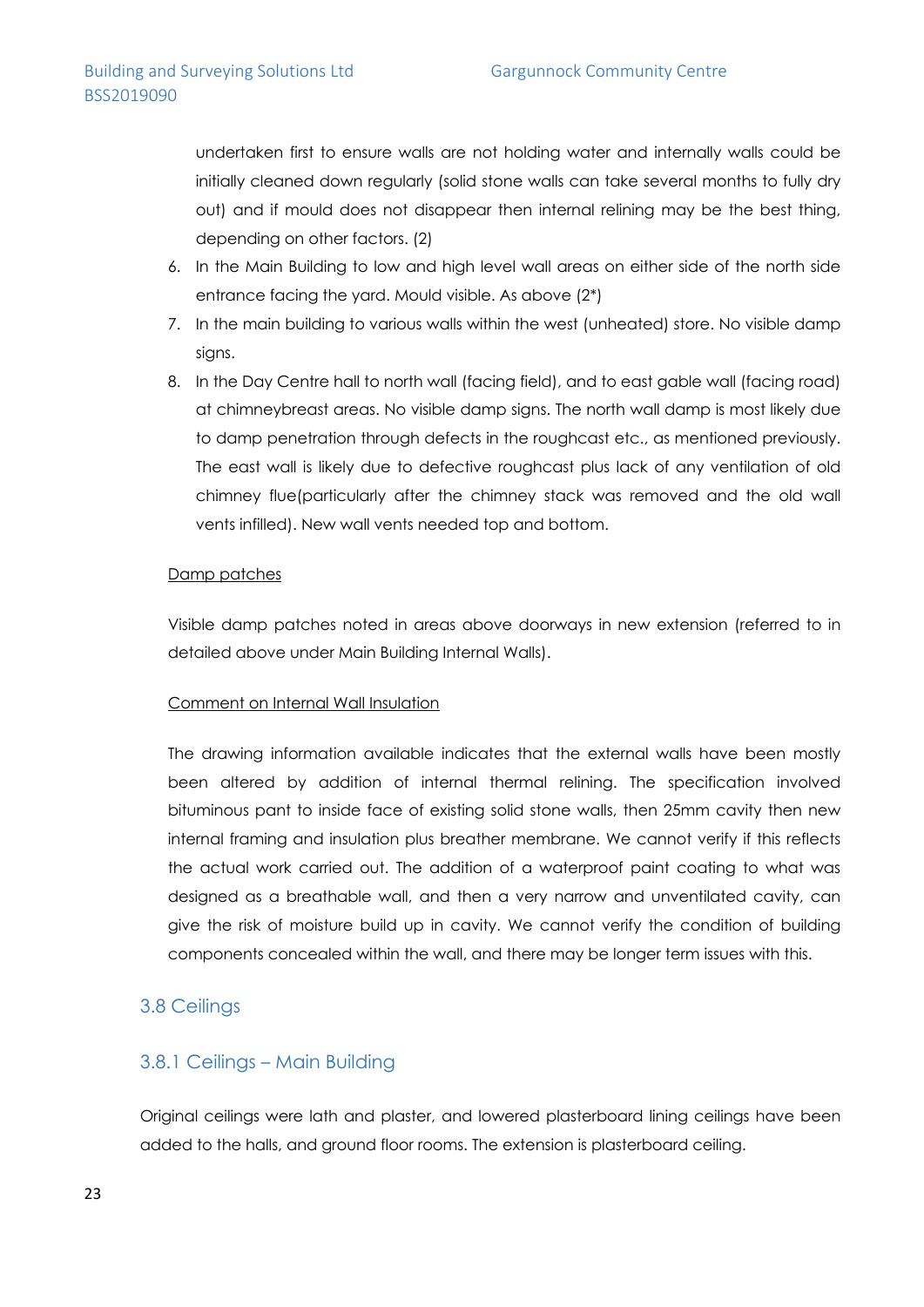There is some cracking to original plaster ceiling in corridor / hall outside kitchen and damp staining to ceiling around internal cast iron downpipe in same area. Downpipe is located within small store (near keybox). Some ceiling repairs are required, after any leaks have been addressed. The downpipe is a vent pipe which penetrates the slate roof and there may be a problem with the roof flashing junction allowing water ingress.

The underside of the stair is lined in ply or similar board and is impact damaged. Also see comments under fire safety.

All plasterboard ceilings are generally in fair condition, excepting the water staining noted in several areas of the new extension, as recorded above. Summarised:

- 1. Damp staining and plaster damage to ceiling and high level wall areas above doorway between west hall and extension.
- 2. Damp staining and plaster damage to ceiling and high level wall areas above sliding door opening between main hall and extension and above sliding doors between main hall and extension.
- 3. Slight damp staining to ceiling above fire exit/entrance door to extension.
- 4. Slight movement cracking to corners on plasterboard ceiling down stands below roof lights in extension.
- 5. Slight damp staining to plasterboard at junction with base of roof lights in extension (possibly condensation).

The first two points are described above under Main building Extension Roof, and relate to poor roof detailing at junctions new extension to original building. The third point requires monitoring to determine if historic or ongoing.

The fourth and fifth points around roof lights is likely to be a minor one of condensation and slight initial movement, and probably merits no further action as long as it doesn't progress.

There are some decorative suspended ceiling panels within the main hall (possibly sound reduction panels).

### 3.8.2 Ceilings – Day Centre

Original ceilings were lath and plaster. The extension is plasterboard ceiling. No significant defects noted.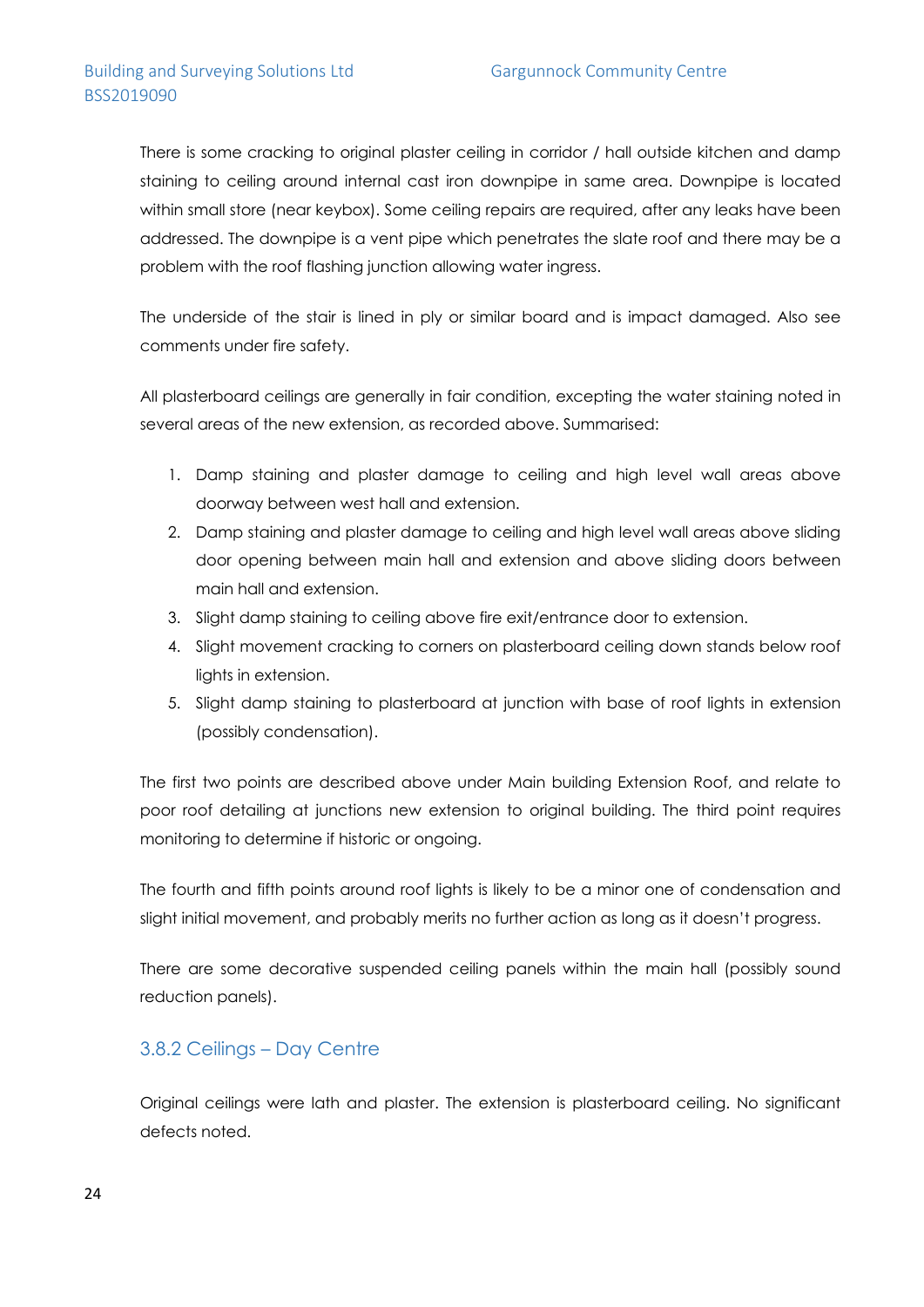### 3.9 Internal Doors

### 3.9.1 Internal Doors – Main Building

Internal doors are timber and ply faced timber, with paint finish. The original doors are slightly surface damaged, otherwise all doors are in fair condition for their age, ironmongery is mainly steel lever handles and some older turn handles, and all are functional. The hall doors are newer timber framed with wired glass, and closers.

The doors to foot of stairwell and between the two storey and single storey parts appear to be fire rated. These have wired glass vision panels, closers and fire seals. We do not have any information on the fire rating and there were no fire door certificates available so cannot verify this, but would expect them to be rated 30 minutes.

The stairwell one has a digilock with thumb turn release, which may hinder fire escape. Also two of the glass panels have been changed to timber infills which probably means the door is no longer fire rated and may need replaced.

The ground floor surgery rooms have older timber panelled doors, turn handles and small sliding bolts on hall side only. The bolts would not be permitted under building standards due to the risk of someone being trapped within the rooms during a fire etc. The first floor toilet IVS space has a similar arrangement.

New sliding folding movable partition doors have been added between the halls. These were part folded at inspection and appear to be in good. Their operation was not checked.

The lightweight ply faced door between west hall and unheated and uninsulated west store does not provide any insulation and this would be best upgraded.

### 3.9.2 Internal Doors – Day Centre

Internal doors are timber and ply faced timber, with paint finish. None appear to be fire rated. The original doors are slightly surface damaged, otherwise all doors are in fair condition for their age, and ironmongery is functional.

### 3.10 Internal Fittings

3.10.1 Internal Fittings – Main building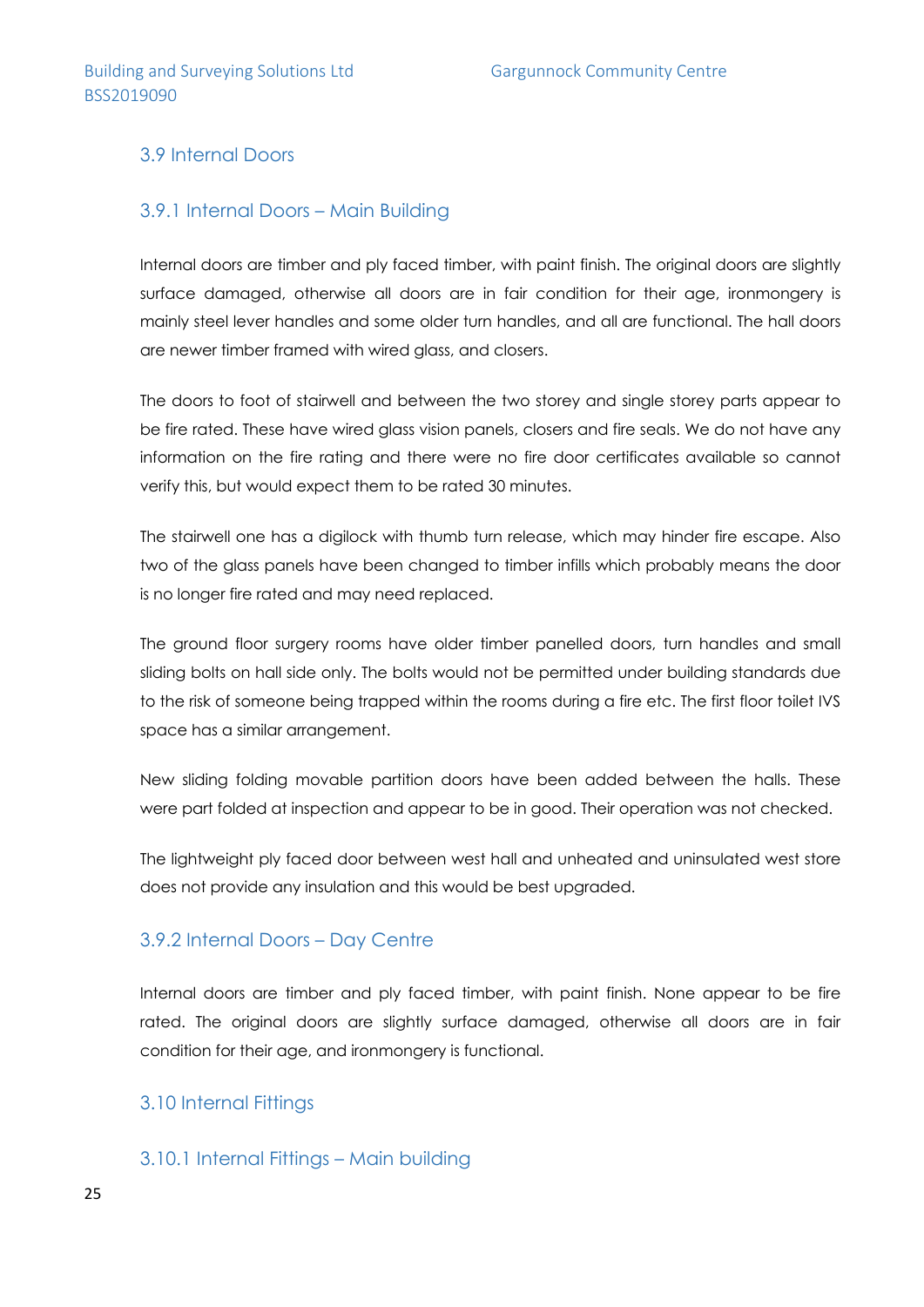### Building and Surveying Solutions Ltd
Gargunnock Community Centre BSS2019090

Tea prep / kitchen fittings are timber framed laminate kitchen units, worktop and part steel sheet splashback. Fitted equipment includes an electric over and hob, dishwasher, fridge freezer and small steel bowl sink.

The fittings are generally in fair condition for their age, and no visible defects.

There are white ceramic sanitary ware fittings, close coupled w.c.'s , plus urinals in male W.C., and part boxing in pipework, and a combination of separate and mixer taps. Grab rails are provided in accessible toilet. There are laminate toilet cubicle dividers in both male and female toilets on ground floor and the upper floor mixed toilets.

One surgery room has a small laminate sink base unit. With ceramic sink and mixer tap.

There were no visible defects to the sanitary ware fittings.

Hot water supply to all sanitary ware was not tested. There may be an issue with lack of hot water to upper floor toilets considering the heating issues.

### 3.10.2 Internal Fittings – Day Centre

Tea prep / kitchen fittings are timber framed laminate kitchen units, worktop and splashback. Fitted equipment includes steel sink and drainer. The fittings were provided at time of extension and are generally in good condition for their age, with no visible defects.

There are white ceramic sanitary ware fittings, close coupled w.c., plus two w.h.b's., mixer taps, and grab rails in accessible /multi use toilet. There were no visible defects to the sanitary ware fittings.

### 3.11 Mechanical Services

### 3.11.1 Mechanical Services – Main building

Most spaces are naturally ventilated via windows. Most windows do not have permavents incorporated and need to be opened to allow airflow. Any replacement windows should incorporate permavents, unless the spaces have adequate mechanical ventilation. The extension windows have permavents.

The original hall shave been fitted with mechanical ventilation. This appears to be a basic extract system with vent grilles in ceiling and ducting within ceiling void. Unlike more complex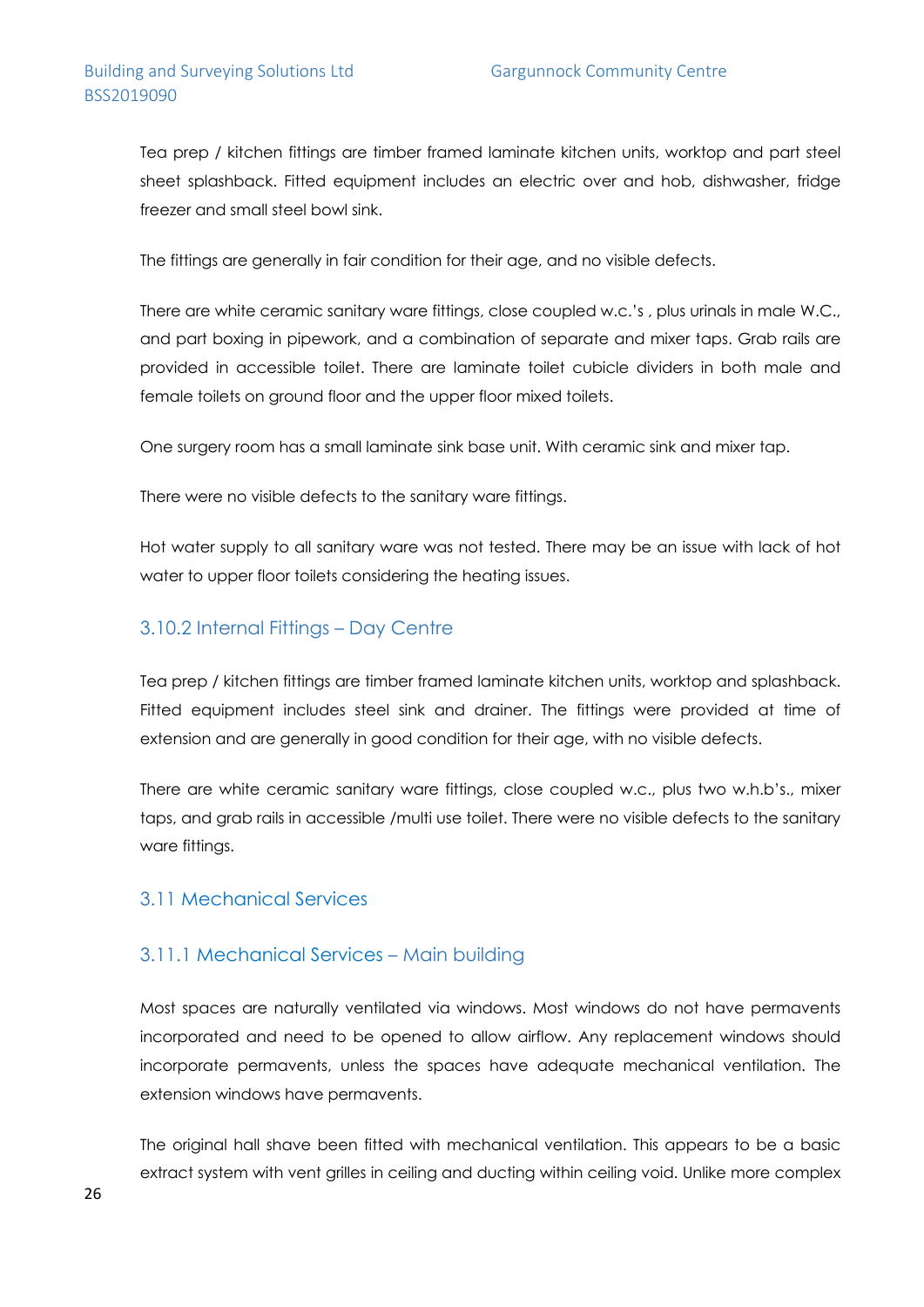systems of tempered air supply and extract, and with a better distribution of grilles etc., this system will have limited effectiveness.

There is mechanical ventilation extract to toilets, and kitchen spaces.

The internal stores and hallway/stairwell have no ventilation. There is no statutory requirement to retro fit this in an older building or to provide in small stores, and the spaces are small so it would not appear to be an issue.

The large rear/west store is unheated and has a couple of airbricks as ventilation. The space is not occupied, and is storage only. As it is unheated and uninsulated, and the walls record damp readings, it may develop mould issues due to amount of stored items, and lack of ventilation. This can be easily rectified if it does become an issue.

In summary, the building has mixed natural and mechanical ventilation that has developed over the years, and providing there is no issue to occupants and the way they use the main spaces, it is sufficient.

Heating and hot water is provided via a biomass boiler which we understand was fitted around the time of the extensions, and a low temperature hot water distribution pipework with radiators. We are unsure if all the distribution system was replaced at the same time. We understand the boiler functions and is serviced regularly.

Radiators appear intact and in fair condition, although a couple show corrosion and leaks (West hall).

We cannot comment on the effectiveness of the system. It should have been designed to have sufficient capacity, however we note that upper floor rooms have been given wall fixed electric convectors as the plumbed radiators do not work adequately in the areas. Also the kitchen water supply appears to be off a separate electric heater. The upper floor rooms report the fitted electrical heaters no longer work, and they have been given movable plug in electric convectors. These are most likely inadequate for the space, inefficient, and can be a bit more of a fire risk. There may be a circulation issue rather than a boiler capacity issue. This needs to be investigate by a heating engineer, and altered or supplemented with a more permanent solution.

Water supplies and drainage to toilets appears functional. Hot water is very slow in coming though, due to the distance to the boiler.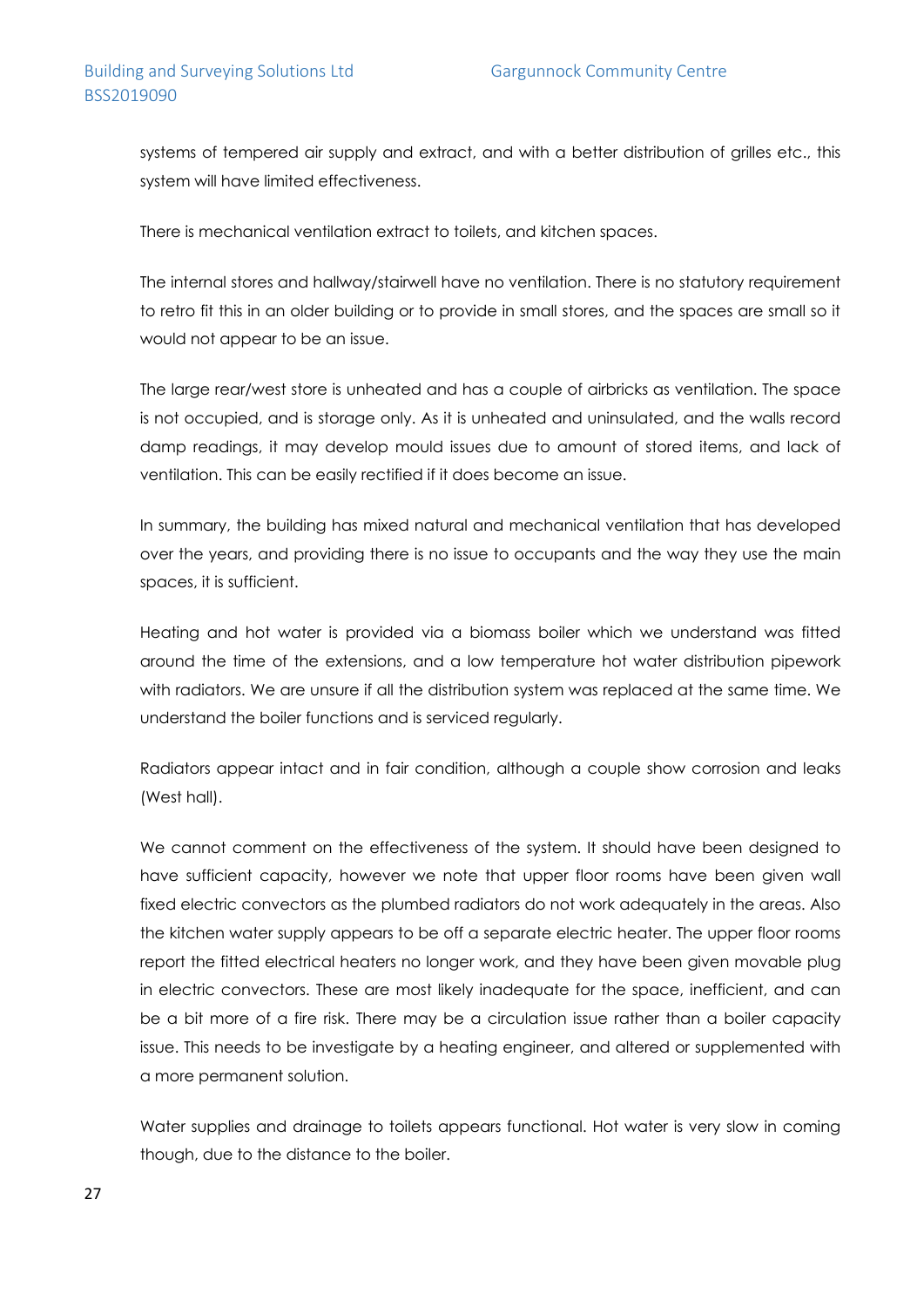### 3.11.2 Mechanical Services – Day Centre

The hall is naturally ventilated via windows. Most windows do not have permavents incorporated and need to be opened to allow airflow. Any replacement windows should incorporate permavents.

The extension windows have permavents. There is mechanical ventilation extract to the extension toilets, and kitchen spaces. There does not appear to be any issues with ventilation.

The large external store is unheated and appears unventilated.

Heating and hot water is provided via the biomass boiler attached to the main building, and a low temperature hot water distribution pipework with radiators. We are unsure if all the distribution system was replaced at the same time

Water supplies and drainage to toilets appears functional.

### 3.12 Electrical Services

### 3.12.1 Electrical Services – Main building

Lighting to the halls comprises suspended strips, and wall uplighters to original building and some recessed downlights within extension, and lighting to the smaller spaces is a mix of single ceiling bulbs, and downlights. Lighting was functional and there were no visible defects noted. We could not verify all bulb/ lamp types and there appears to be a combination of led and fluorescents, and some low energy bulbs. The male and female ground floor toilets have sensor operated lights.

The only comment would be the very poor lighting levels in the ground floor accessible toilet and in the halls and upstairs rooms, which could be improved with better fittings and brighter lamps (bulbs).

There are separate emergency directional bulkhead light fittings at main fire exit door points. Some of the general room fittings should also be emergency maintained fittings to provide adequate light coverage for means of escape. We could not verify the adequacy of emergency lighting coverage, and suggest this is checked.

The toilets have some electric hand driers.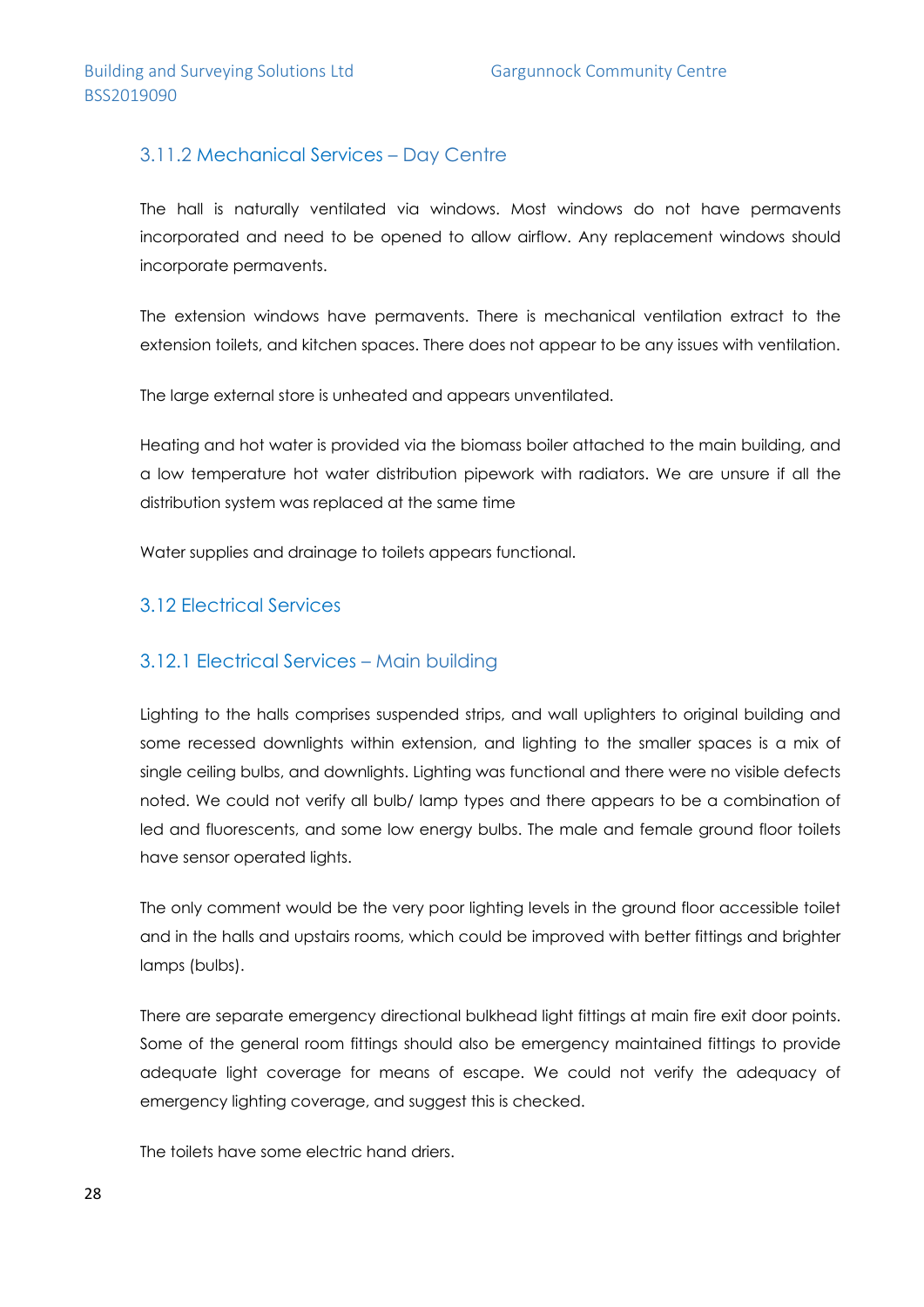There is a distribution board serving the main building located in the entrance hall, and a separate board located in first floor store.

A fire alarm panel is located within the main building entrance hall, and serves the main building.

Power distribution comprises a limited number of sockets to most rooms and concealed wiring.

### 3.12.2 Electrical Services – Day Centre

Lighting to the hall comprises suspended strips, and lighting to the smaller spaces is surface minted compact fittings. Lighting was functional and there were no visible defects noted. We could not verify all bulb/ lamp types.

There are separate emergency directional bulkhead light fittings at main fire exit door points. Some of the general room fittings should also be emergency maintained fittings to provide adequate light coverage for means of escape. We could not verify the adequacy of emergency lighting coverage.

The day centre has a separate distribution board. There appears to be a combination of new and older sockets.

There is no fire alarm to the day centre.

### 3.13 Roof voids

### 3.13.1 Roof voids – Main building

Internal roof voids had limited safe access, and the main building roof voids were inspected from accessible hatches within first floor store of main building, and within store off main hall (albeit the access above the hall was limited due to the combination of restricted height and joists concealed under insulation layers). The access hatch above west hall was inaccessible. The Day Centre roof was inspected from the accessible hatch inside the external store (newer part of the roof). The small apex roof void in the original part of the building was inaccessible.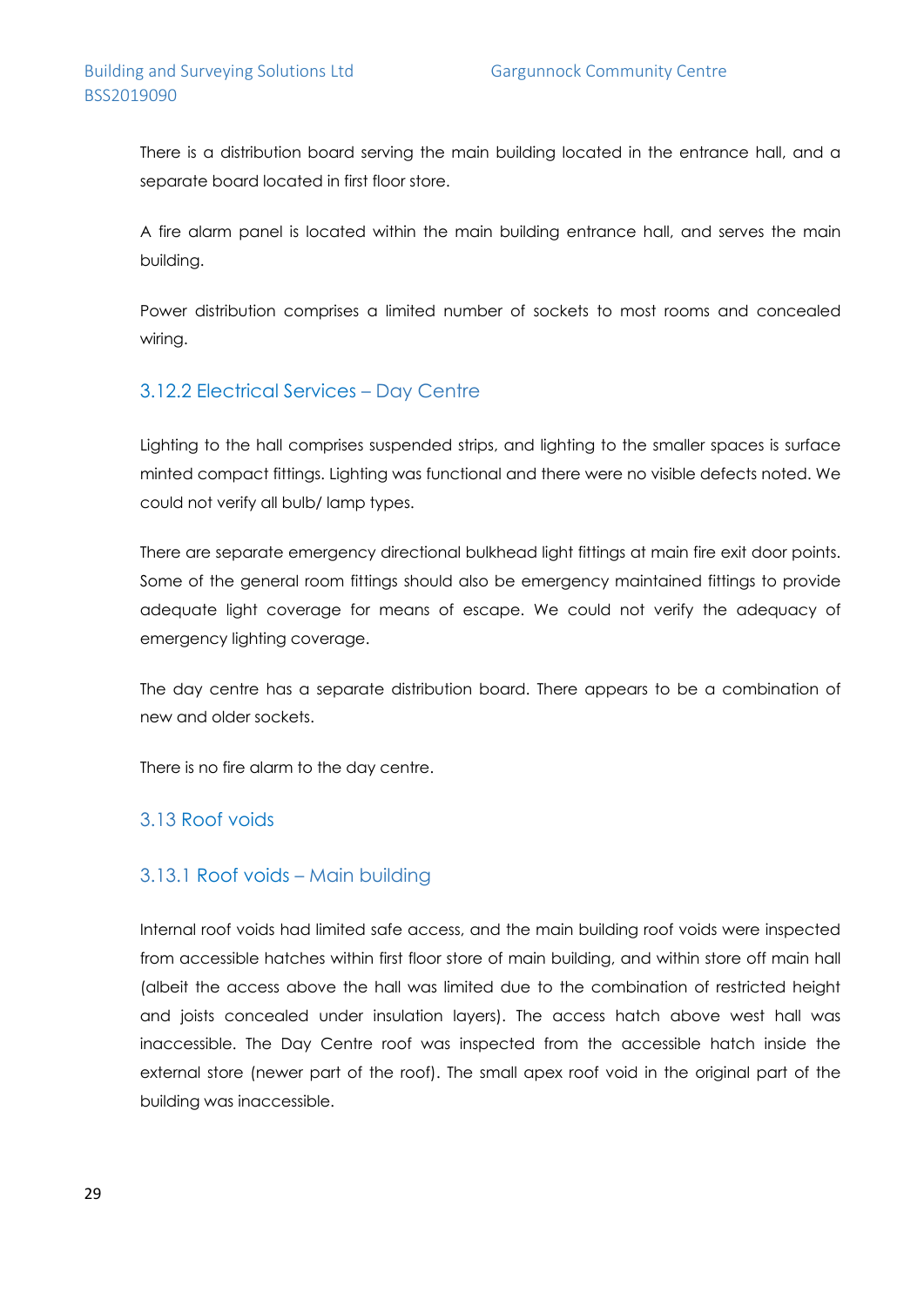There was some damp staining to timbers in most vulnerable areas, some of which may be historic post slate patch repairs, and woodworm holes in rafters. We understand that there have been rot repairs to isolated areas in the past. There is some nail corrosion, and other patches where slate nails have been replaced.

Ventilation the east roof areas is limited.

Mineral wool quilt insulation has been added above ceilings. The thickness varies across the roofs. Partly as it has been moved around and partly as some areas have double layers.

There are a number of wasp's nests.

There are loose cables in areas which should be tidied and clipped.

We recommend an intrusive specialist rot and insect survey of the roof timbers.

#### 3.13.2 Roof voids – Day Centre

The Day Centre roof was inspected from the accessible hatch inside the external store (newer part of the roof). The small apex roof void in the original part of the building was inaccessible. No significant defects were noted to the extension roof from the limited inspection. Note the roof over the store is uninsulated. We could not check insulation above the toilets extension, but it should have insulation. The hall roof is unlikely to have any insulation. There are a number of wasp's nests present.

#### Other Comments on Day Centre

We note there is an unusual structural timber post support arrangement within the stores area. Whilst this is not a defect in itself it appears to be an ad hoc arrangement and as such may not have been installed to a designed load requirement.

### **4.0 Statutory Issues**

### 4.1Building and Planning Regulations

No detailed investigations have been made with the local Planning authority into the history of the building, or whether there are any specific planning restrictions which may apply. It is known that the building is in a conservation are but we cannot verify if there are other restrictive elements such as listed parts.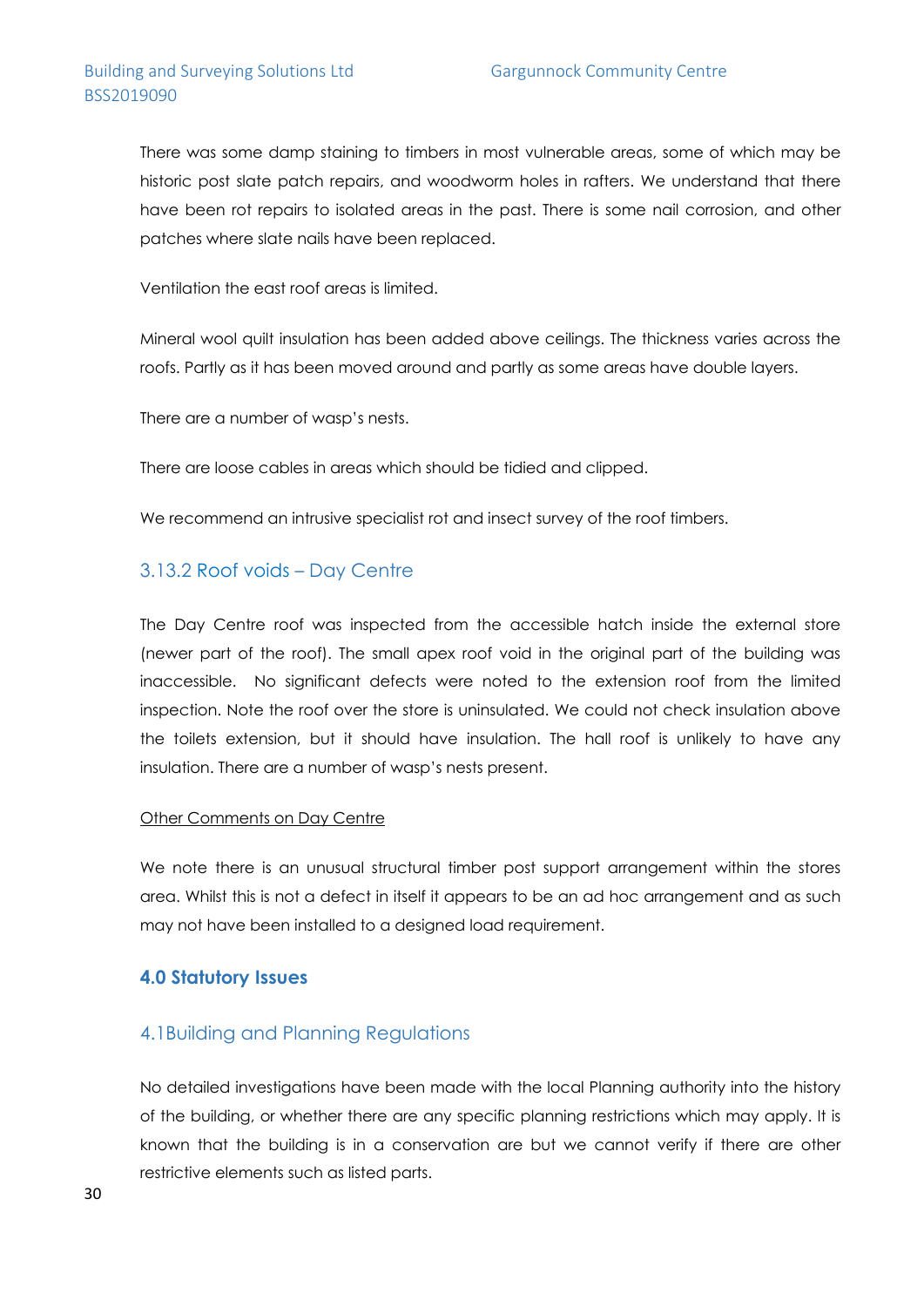Planning Application approvals should exist for the extensions. This should be checked.

No investigations have been made with the local Building Control authority into the history of Building Warrant applications and approvals in relation to the building. A brief search shows a number of past applications dating back several years including several for extensions, around 2007-21011, however there are no plans appended online, so these cannot be interpreted. The building manual left on site only has one sheet referring to an approved Building Warrant in 2011 for an extension, however there are no stamped approved drawings or completion certificate alongside this. It would be best to find and retain a copy of the paperwork for future.

We recommend checking that:

- Building Warrant Approvals, Approved Drawings and Completion Certificates are available and reflect the building as constructed, and also Planning Permissions.
- Operating and Maintenance manuals are reviewed and improved to remove irrelevant information and include relevant/missing information.
- A Health and Safety File is created.
- A Fire Action Plan is created per fire engineers recommendations. (See comments below).
- Extent of boundaries, any rights of way, and liability for the maintenance of external common parts and access rights, and responsibility for any mutual boundary lines / fencing is clarified.
- Any guarantees on workmanship of materials that may still be active are kept.
- Records of servicing and maintenance of mechanical and electrical services are kept.
- An asbestos register is formed. This may only consist of paperwork to verify there is no asbestos material on site.
- Where available, key product information is kept. I.e. that which will be useful for future maintenance etc., so include items such as windows and ironmongery, flooring, mechanical installations, and light fitting types.

#### General note

We have not undertaken a detailed design analysis of the building, its compliance with the Technical Standards to the Building Regulations (current and past at time of alterations).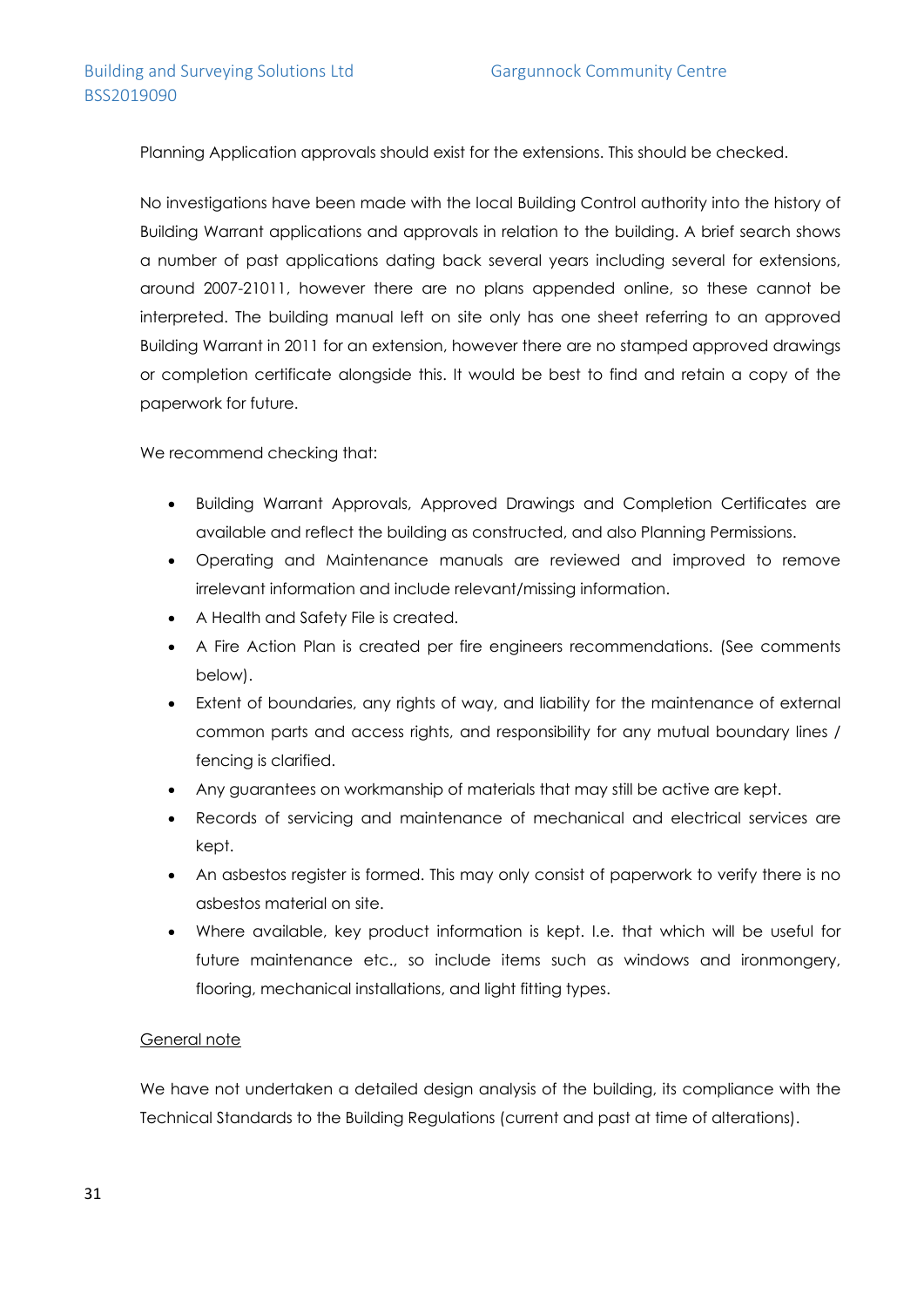Note that the Technical Standards to the Building Regulations change continually and the standards that were in force at time of last alteration will differ from current standards. Also future standards are likely to get more stringent particularly regards energy consumption and insulation of buildings. Whilst there is no requirement to bring a building up to date with all modern standards, an older building can be much more onerous and costly to alter, as it may trigger improvement requirements to other area beyond the alteration.

### 4.2 Fire Comments

This report does not constitute a fire risk assessment and a separate fire risk assessment was undertaken by a fire engineer and copy of his report was supplied.

We make the following comments on his report in so far as it relates to the physical building components only, and not user or management issues (e.g. overuse of extension leads/extra fire extinguishers/ storage of flammable materials, improvement on fire action plans and management safety plans etc.).

The fire assessment action plan raises the following points which relate to the building structure and fabric:

- 1. Recommendation to change direction of opening swing of some doors in line of *escape routes.*
- *2. Recommendation to change door thumb turn releases to panic pad/bar releases on locking escape doors.*
- *3. Install missing intumescent strips around two 'fire' doors. In 2 storey building.*
- *4. Offices on the upper floor should be provided with door closers.*
- *5. Inadequate means of escape from west store unless sliding doors are open.*
- *6. Install emergency light in West Store to facilitate exit in an emergency.*
- *7. A ramp should be provided to enable wheelchair emergency exit facilities to overcome the step at the original front door location.*
- *8. The fire protection on the underside of the staircase in the cupboard has perished and requires to be repaired or replaced to achieve the minimum 30 mins fire resistance separation.*
- *9. Install fire stopping in gaps around cables at main electrical panel and in upstairs cupboard.*
- 10. The current emergency lighting should be extended to cover the external exit from *the Yellow room and the Drop In centre, the less abled person toilet and escape*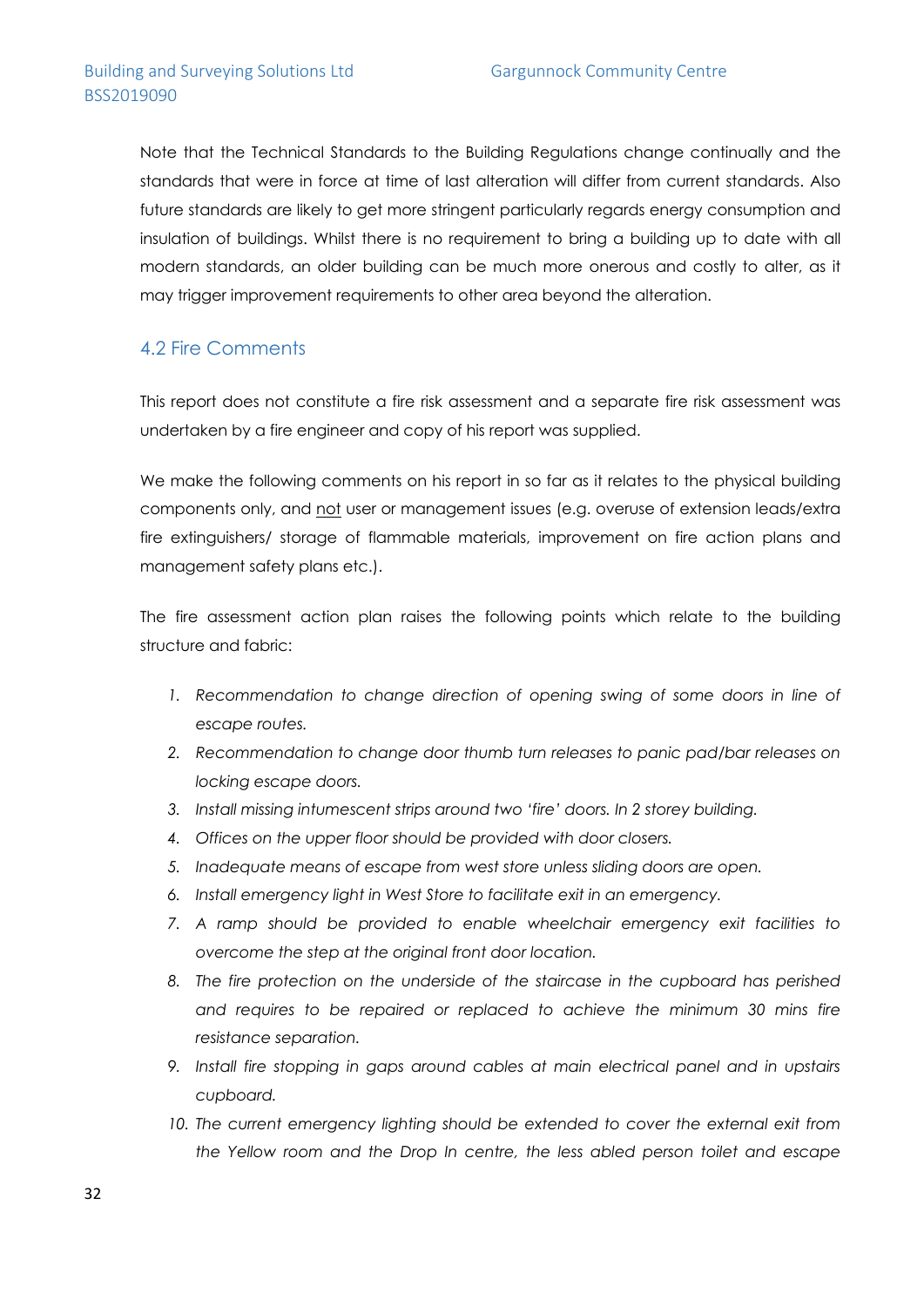*routes round to the front of the main building perimeter which does not benefit from borrowed street lighting at foot path level.*

- *11. Some internal doors are not closing securely.*
- 12. Various improvements to the fire alarm systems.

In addition to the above points extracted from the fire action summary, we comment:

- 1. Means of escape from Day Centre back toilet and kitchen may be inadequate. However if this has been accepted by Building Control and the fire engineer then no action is required.
- 2. Ideally the fire separation around the stairwell and hallways of the two storey building should be improved, to provide sufficient separation between rooms and fire exit route. Existing room and toilet doors are not fire rated. The fire engineer has only recommended fitting closers to upper office doors rather than upgrading them.
- 3. The ground floor surgery doors have external snib locks that could prevent means of escape. The fire engineer has not raised this.
- 4. The fire assessment recommend repairing the hole in underside of stair lining, but the existing lining really needs upgraded to fire resistant plasterboard.
- 5. The half glazed door at foot of stairs needs upgraded unless it can be proven to have adequate fire rating.
- 6. Checking and filling any fire path holes in roof voids separating different spaces.
- 7. The fire engineer has recommended temporary user measures to get round door opening and ironmongery issues when building is heavily occupied, and to replace certain doors and ironmongery in longer term to improve escape flow. (\*)
- 8. Door and corridor widths are too narrow in areas for good wheelchair or ambulant disabled escape.

(\*) We would normally have expected Building Control to raise issue with means of escape at warrant application stage. If Building Control have accepted the existing layout as it currently exists, then we would defer to the fire engineer's recommendations. Both Building Control Regulations and Fire Regulations are interpretable and not black and white as each building and occupants are always individual, therefore the notion of a single set of standards that you can comply with or not) is incorrect.

Check whether Building Control accepted the doors are they are at time of alteration, as it is surprising BC have accepted the arrangement.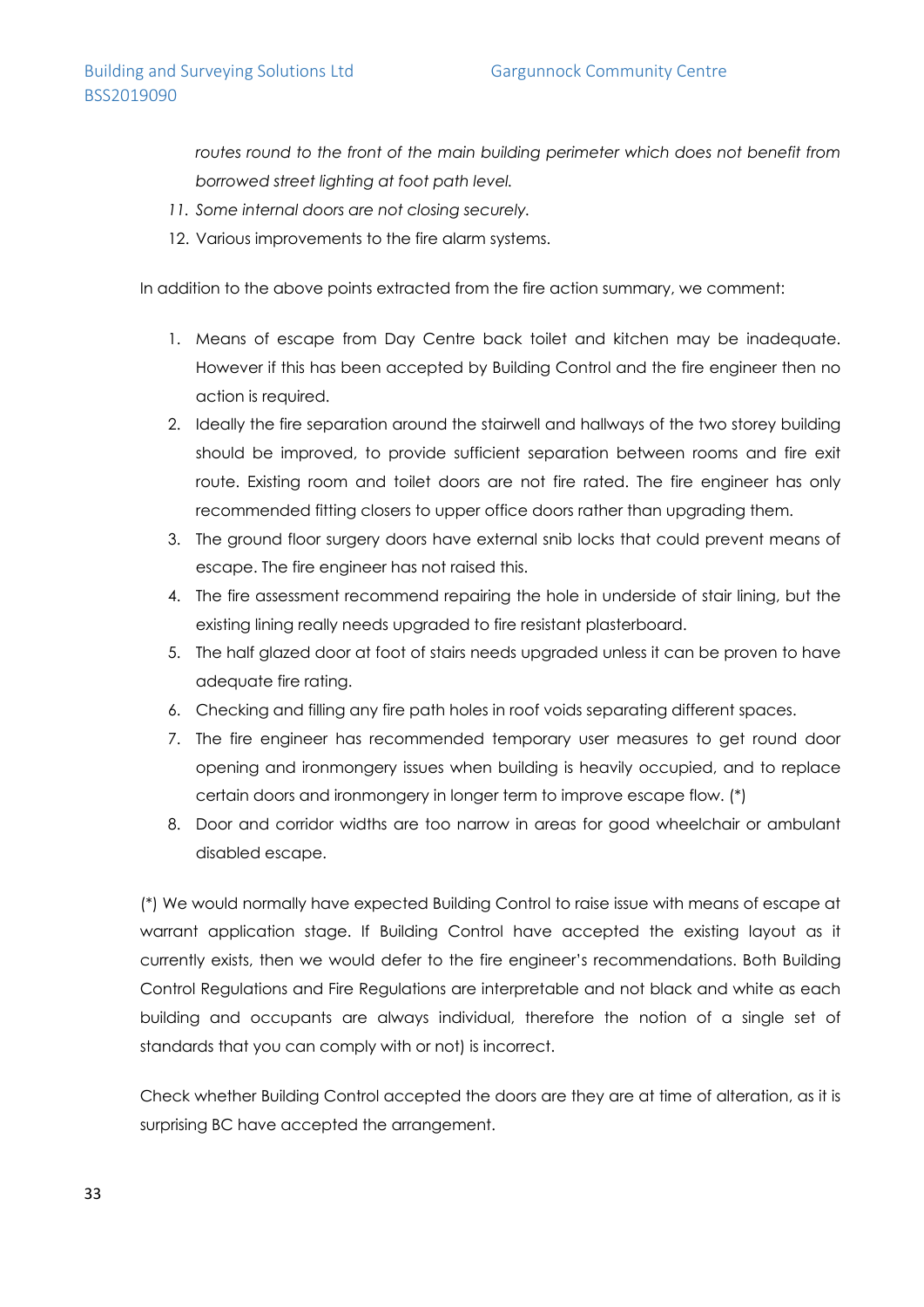If starting from scratch we would have recommended designing to ensure at least one door opens outward, and furthermore improving means of access to make opening doors easier by ensuring sufficient space at between leading edge of door and wall, as the north door in particular is very tricky to open due to width and for that reason alone would have been better to open outward. We can advise further if required.

The fire engineer has not recommended upgrading other doors from rooms to hallways in the two storey building in order to create a 'protected zone' stairwell, as would be required under current Building Standards. Therefore we have not allowed for replacing all these doors with FR doors.

### **5.0 Deleterious and Hazardous Materials**

This survey does not include a detailed investigation of the building construction materials, testing of materials, or investigations for the presence of deleterious or hazardous materials.

Deleterious materials are defined as materials which are known to have a history of problems, and which can deteriorate more rapidly than would otherwise be expected.

Hazardous materials, are materials which may cause hazard to persons within the building, such as asbestos. It is highly likely that some asbestos products would be present in this type of building. However a full asbestos investigation should have been undertaken prior to refurbishment works so there should be records of some sort.

The building should have an Asbestos Register. If all asbestos containing material (ACM's have been removed or it can be verified none exist, then the resister should be a form of wording to say this.

#### **6.0 Energy Performance**

The Energy Performance Building Directive introduced higher standards of energy conservation for buildings, and now requires an energy performance assessment, for all buildings when sold or leased, in the form of an Energy Performance Certificate. Existing private owned / non-public buildings do not necessary require a certificate.

We have not had sight of the EPC (energy performance certificate) for this building.

Whilst this report is not an energy audit, we would make the following general comments: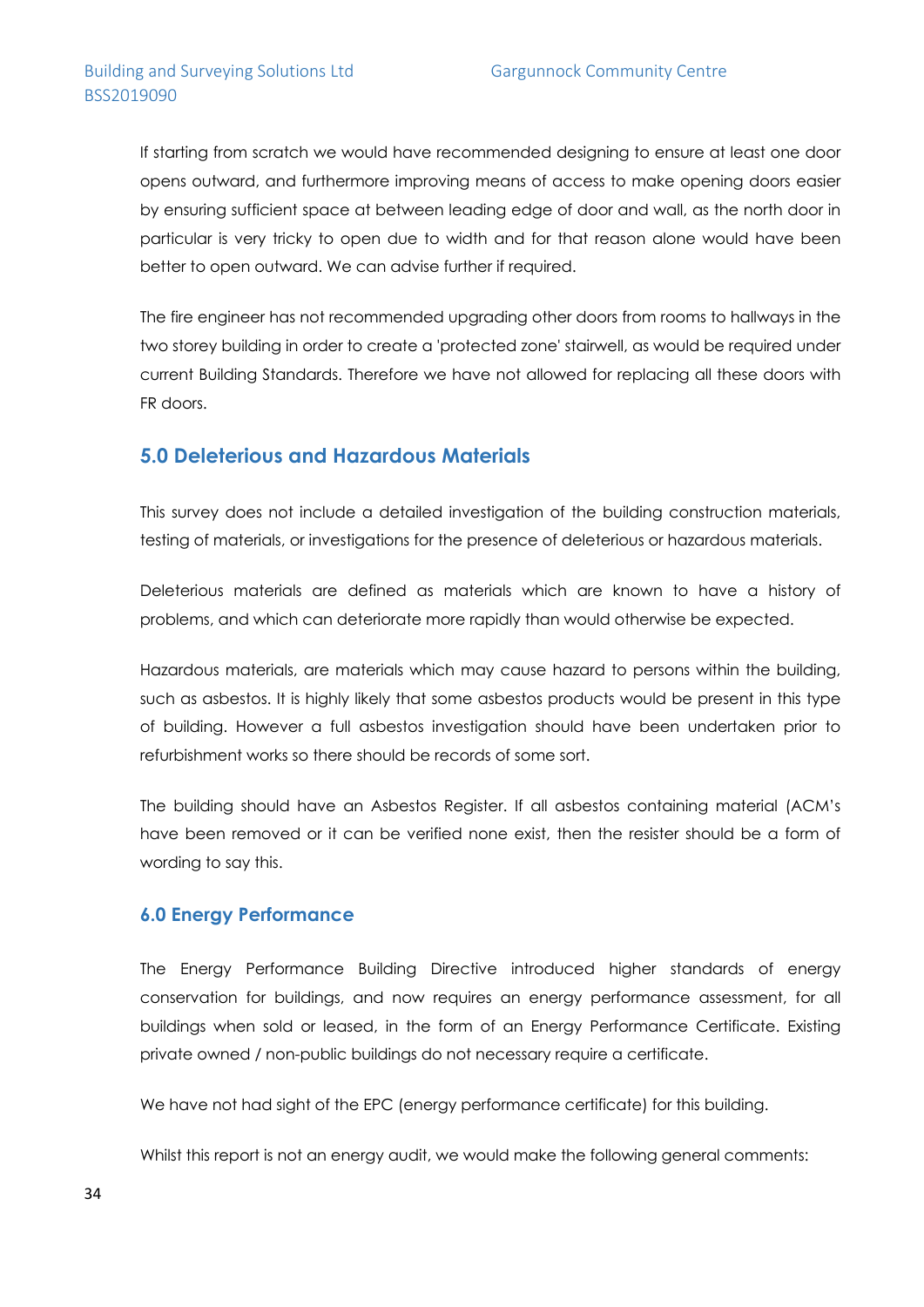We cannot predict exactly what will happen with statutory energy regulations in the future, on than the obvious trend to improve energy efficiency to reduce Co2 emissions.

Older buildings by their nature are less efficient, and considering the large proportion of older stone and traditional properties in Scotland, it would be unreasonable to expect them to suddenly comply with modern standards, and impossible to fully achieve for economic and practical reasons. Alterations to existing buildings can trigger statutory improvement requirements, but otherwise some degree of reasonableness must be applied to assessing what can or should be done to existing buildings.

A fairly new biomass boiler serves both buildings, and we assume this is energy efficient. The deficiencies in heating to upper floor should be addressed. Electrical heaters are very inefficient.

In terms of ventilation, the building relay mainly on natural ventilation from opening windows and some permavents, supplemented by what appears to be basic mechanical extract ventilation to toilets and the main halls. Extract ventilation only is less efficient than tempered and part recirculated air. More complex systems reduce wasted hot air being extracted however these are expensive systems, and not suitable for all buildings and users.

We do not have information on the lighting and lamp types or energy efficiency. Obviously it is better to install LED lights, or at least efficient bulbs/lamps where possible/ not already done, and to ensure there is either an effective management of operation (turning off etc.) or to install sensor operation, although this is not ideal for all users. There are already sensor operated lights in ground floor toilets which is ideal.

The existing walls of the Main Building have been fully insulated to 2013 standards and therefore there should be no need to improve on this in the foreseeable future.

We are no aware of any insulation having been added to original timber floors. This may not be worth doing, and depends on the floor construction etc.

Pitched roofs have mineral quilt insulation but its ben moved in areas, and parts don't have the required thickness. It wold be fairly easy to improve this.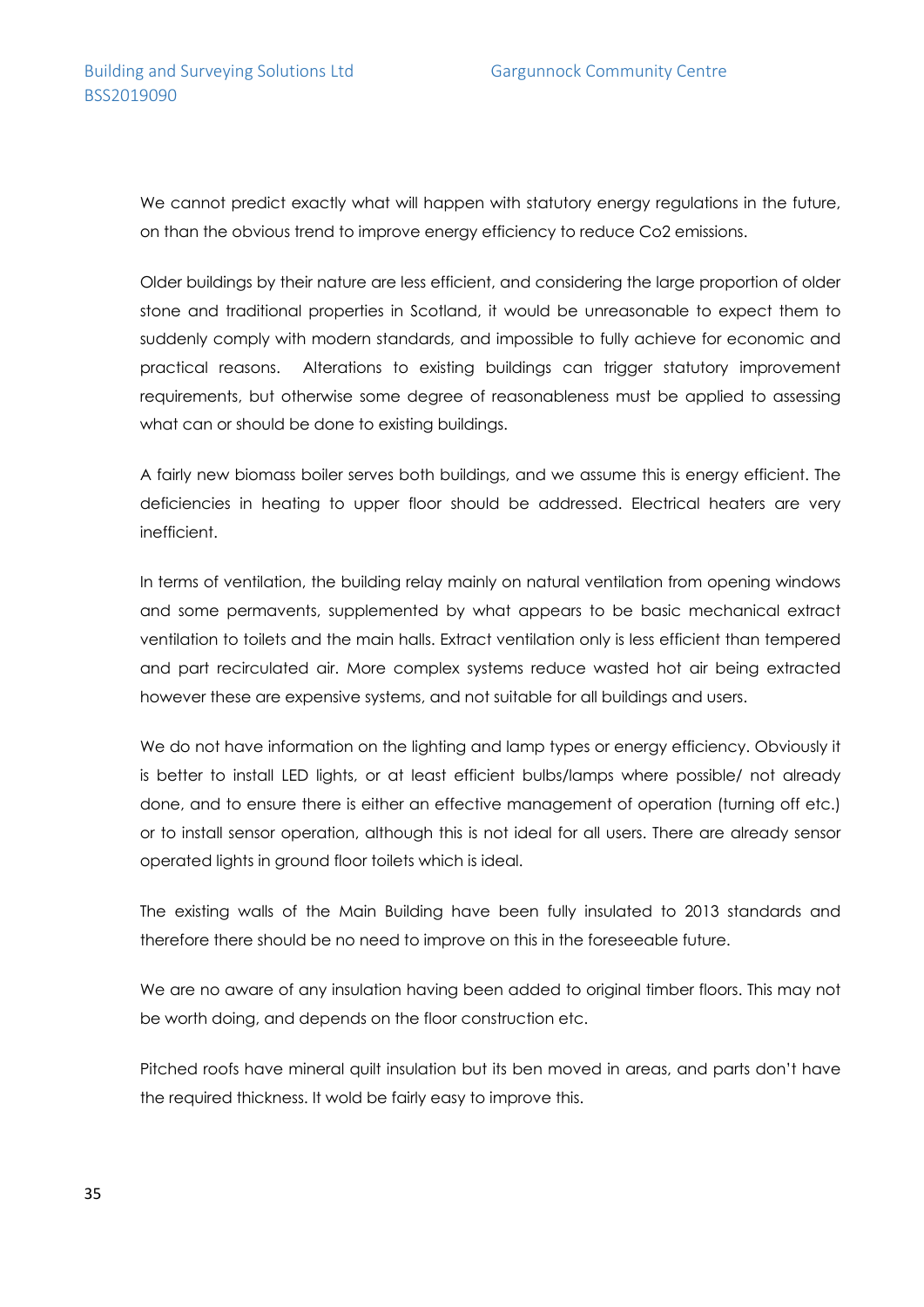The Day Centre does not appear to have had any insulation upgrade work to the hall, and it could be improved, particularly at roof level if there is no existing insulation in the original roof. Also check her is insulation above toilet and kitchen ceilings / roofspace. There does not need to be any to the unheated store.

Original external timber doors are very poorly insulated and could be upgraded.

The door between west hall and unheated store should be upgraded to be more thermally effective.

Upvc windows are dated, and will not offer the same insulation as more modern equivalents in terms of thermally efficient frames, and either improved double glazing or possible triple glazing. However it is probably inefficient to upgrade them until they are near to life expired.

### **7.0 Summary**

The property is generally in fair condition for its age, and well maintained.

There are a few defects requiring attention in the short term.

In addition, there are a few issues with the construction detailing of the newer extensions, and the refurbished areas.

Damp penetration was noted in areas, which mainly relate to poor detailing of extension and refurbishment works.

The ground levels are high in comparison with internal floor levels in areas, and underfloor voids are poorly ventilated.

Whilst the internal fabric has been refurbished, the external fabric and in particularly the roof components (or the original buildings) will require more extensive works mid-term.

Services have not been tested, but there are some obvious issues with heating and hot water capacity.

There are a number of statutory issues that do not necessarily require physical building works but which require some investigations, and following through of paperwork.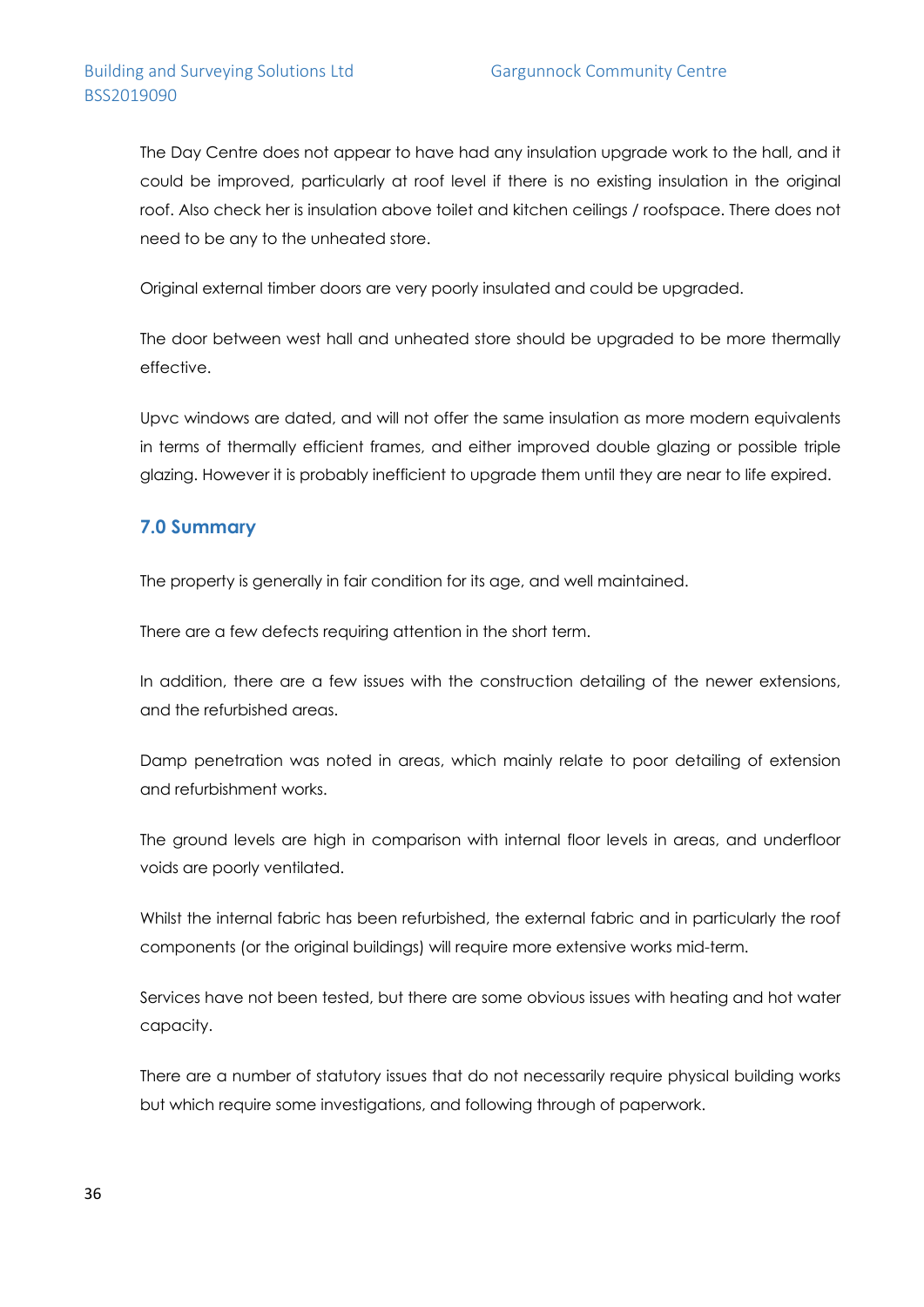# **Appendix A – Photographs**

**(see separate pdf document)**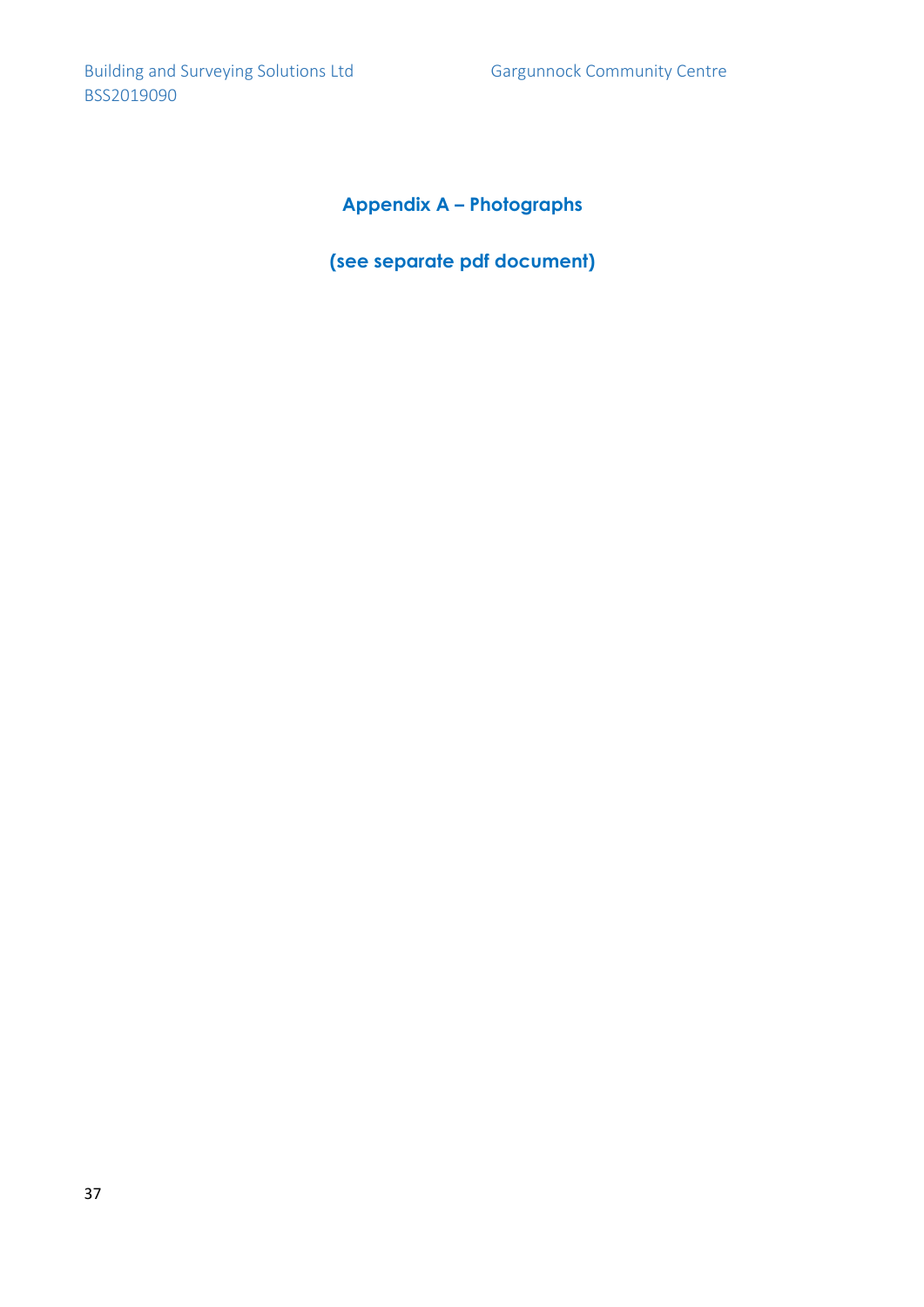### **Appendix B - Limitations**

- 1. We have carried out a non-disruptive inspection of the property and as such, we have not inspected those parts of the property which are built in, covered up or otherwise made inaccessible during the normal course of construction, fitting out or occupation and we are therefore unable to state that such parts of the property or its components are free from rot, beetle infestation, corrosion or other defects. We have not opened up service ducts, access panels or other concealed chambers where access cannot be readily obtained.
- 2. We have no undertaken a detailed design analysis or calculations of the buildings technical attributes in comparison with the Technical Standards to the Building regulations. Any comments made are based on visual inspection, and therefore we cannot say whether every element of the standards have been adhered to.
- 3. We have not arranged for specialist inspection or testing of the mechanical and electrical services and drainage installation serving the property. Any comments made in respect of these installations are based on a general inspection and are limited to a brief visual inspection only.
- 4. The report excludes any investigation into the structural engineering design of the property or its components or the unsuitable use of high alumina cement, calcium chloride, concrete additives, calcium silicate brickwork, calcium sulphate reaction in concrete, cavity wall tie failure, Radon gas seepage, wood wool slabs used as permanent shuttering and concrete, asbestos, PCBP's, or other materials considered as deleterious in construction, except insofar as these matters may be revealed in the normal course of inspecting the property.
- 5. Unless otherwise stated, we have assumed that all necessary permissions and statutory consents in respect to the property have been obtained for the construction and current use and that there is no outstanding enforcement or other statutory notices. We have not made enquiries to establish any non-compliance with Building and Planning Regulations, Offices, Shops and Railway Premises Act, The Fire Precautions Act, Health & Safety Legislation. No formal enquiries have been made in connection with statutory approvals, legal matters, environmental issues, mining or contaminated land.
- 6. This report has been prepared solely for the use of the party named on the front of the report and we do not accept this liability for use by any third party.
- 7. This survey report does not constitute a full Fire Safety Risk and Assessment or Disability Discrimination Audit which should be instructed as a separate exercise to comply with your legal obligations. The report excludes any investigation into the presence of Asbestos Containing Materials and given the age and nature of the building it is likely that these may be present in areas of the property. If there is not already an Asbestos Register on the building this should be prepared and further testing undertaken prior to works. This report also does not represent any form of Asbestos Register.
- 8. We have not carried out any form of ground investigations to determine the presence of contamination. This will be subject to a full environmental audit under separate instruction where deemed necessary.